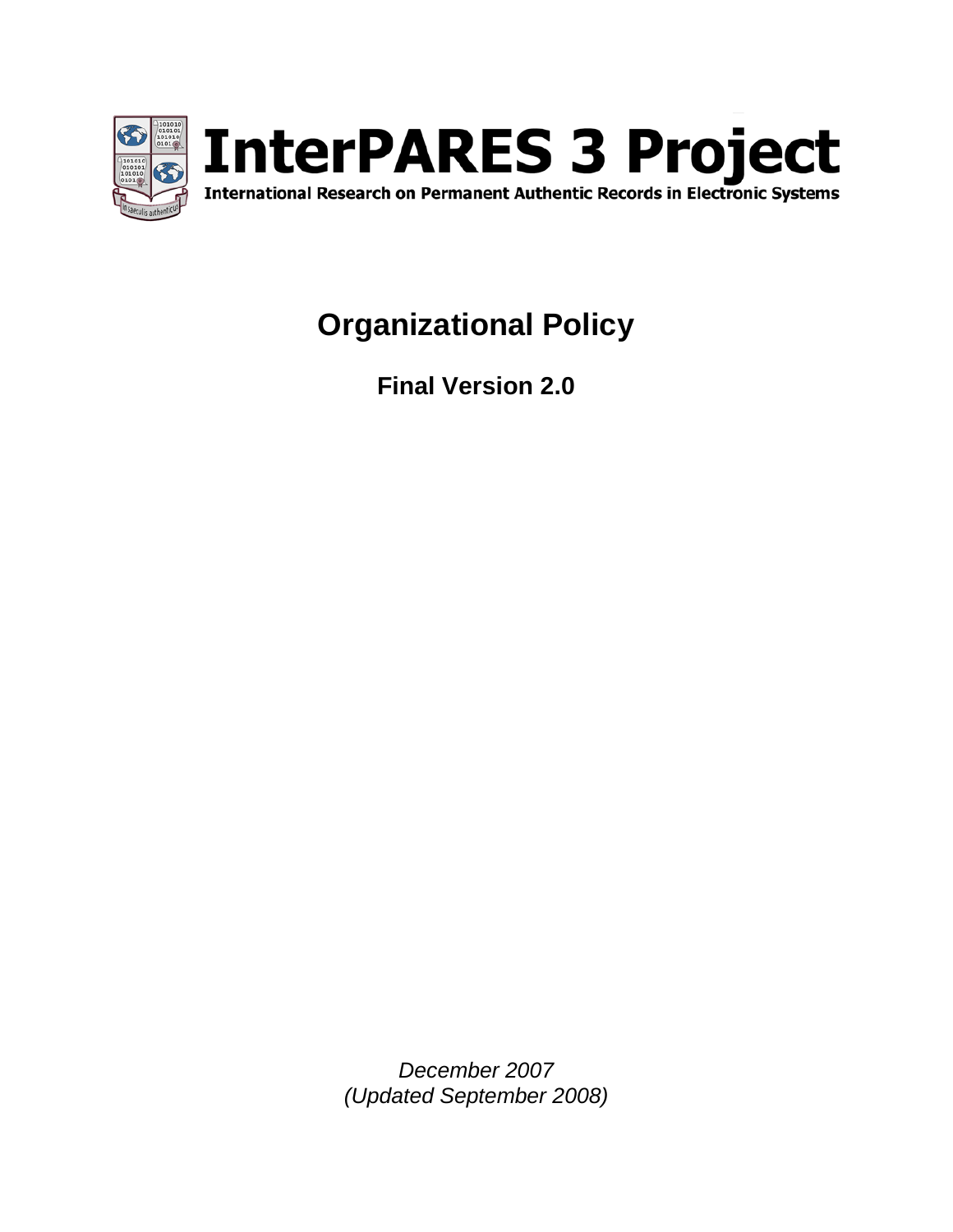## **Document Control**

| Version history |             |            |                                                                                                                                                                                                                                                                                                                                                                                                                                                                                                                                                                                                                                                                                                                    |  |  |  |
|-----------------|-------------|------------|--------------------------------------------------------------------------------------------------------------------------------------------------------------------------------------------------------------------------------------------------------------------------------------------------------------------------------------------------------------------------------------------------------------------------------------------------------------------------------------------------------------------------------------------------------------------------------------------------------------------------------------------------------------------------------------------------------------------|--|--|--|
| <b>Version</b>  | Date        | <u>By</u>  | <b>Version notes</b>                                                                                                                                                                                                                                                                                                                                                                                                                                                                                                                                                                                                                                                                                               |  |  |  |
| 1.0             | 17 Dec 2007 | L. Duranti |                                                                                                                                                                                                                                                                                                                                                                                                                                                                                                                                                                                                                                                                                                                    |  |  |  |
| 1.1             | 29 Jul 2008 | R. Preston | Updated Project contact information in section 5.<br>Administrative Centre                                                                                                                                                                                                                                                                                                                                                                                                                                                                                                                                                                                                                                         |  |  |  |
| 2.0             | 19 Sep 2008 | R. Preston | Updated description of International Alliance to include<br>regional as well as national and multinational TEAMs;<br>added information about additional International "mini"<br>Summits (held in conjunction with the annual spring<br>Symposia), as per decision of International Team during<br>the first International Summit-updated discussion of<br>Summits in section 6, accordingly; amended discussion<br>of InterPARES 3 Project Web site in section 7.3 to clarify<br>distinctions between public and restricted areas and<br>between InterPARES 3 Project Web site and<br>International Alliance TEAMs' Web sites; updated and<br>added institutional links in section 7.6; added section<br>7.6.5.1.2 |  |  |  |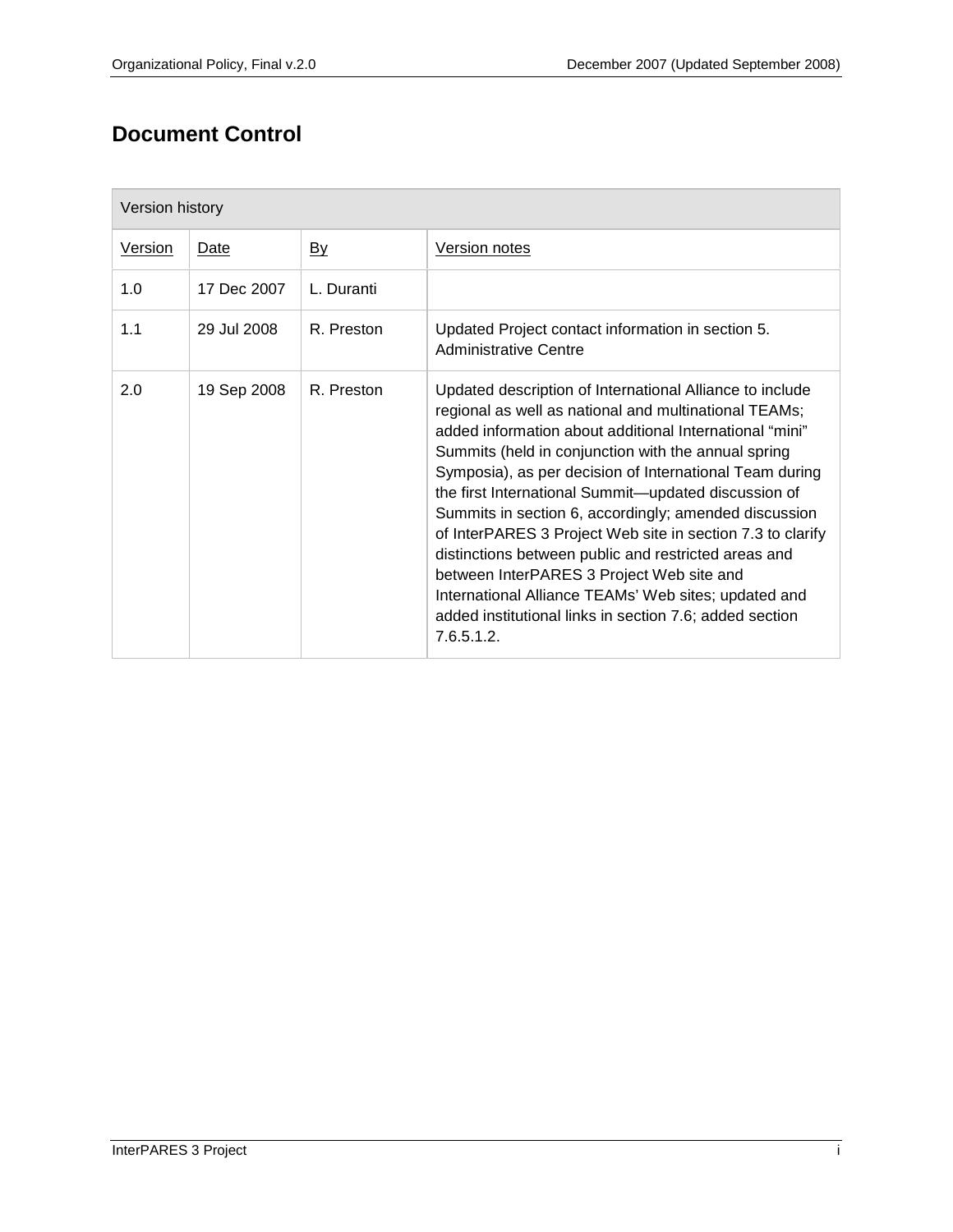## **Table of Contents**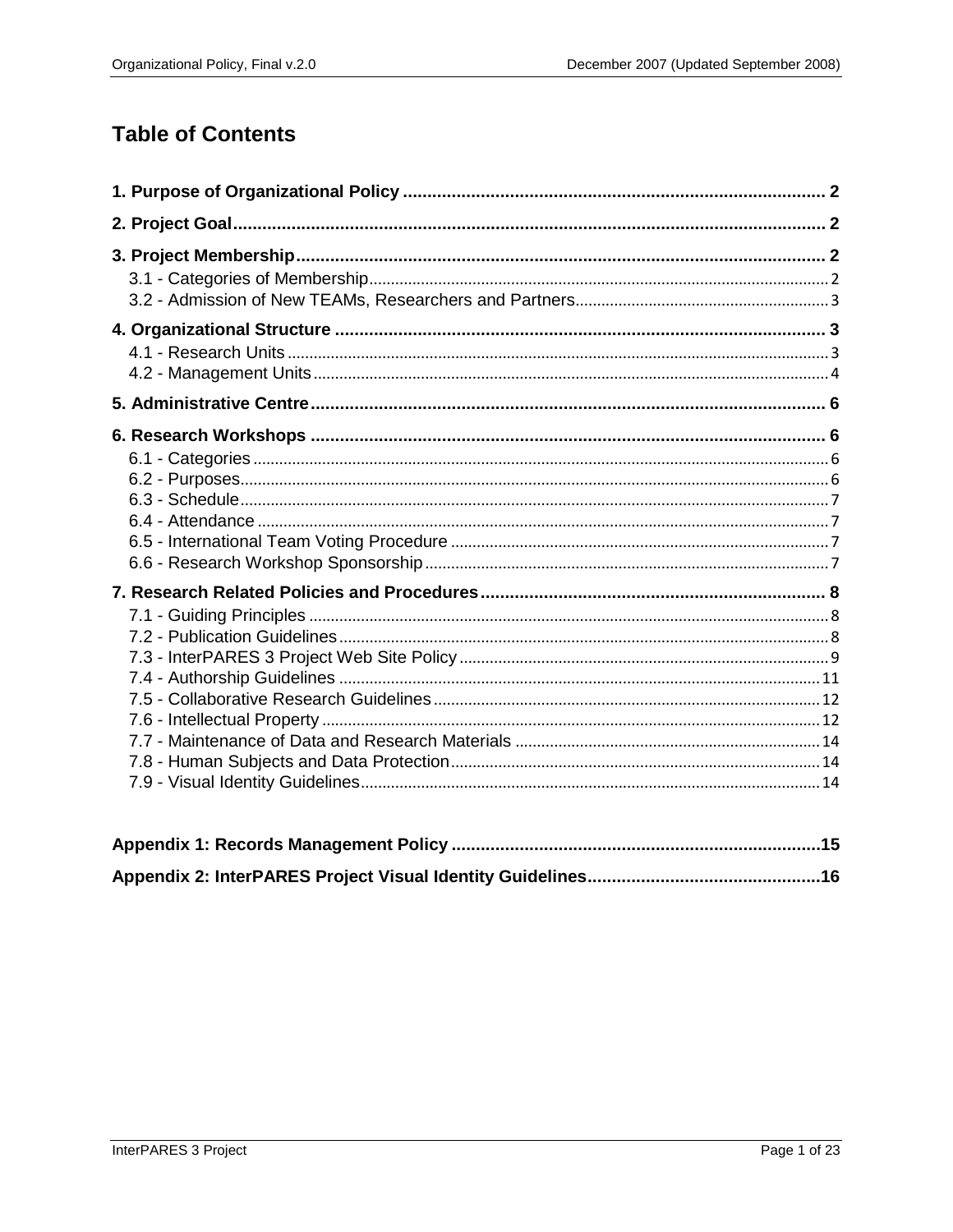## <span id="page-3-0"></span>**1. Purpose of Organizational Policy**

The *International Research on Permanent Authentic Records in Electronic Systems (InterPARES)* is a scholarly research project in pursuit of new knowledge. The Project operates under the terms and conditions of the research proposals accepted by the funding agencies. Although the Project (known as the InterPARES 3 Project) will carry out its activities in an atmosphere of open scholarly debate and encourage the free flow of ideas and information amongst its various partners, as an international, interdisciplinary, multisector endeavour, it requires an explicit organizational structure and clear operational guidelines to manage its activities, future growth and its intellectual capital. This organizational policy document has been drafted as a result of these needs.

This is not a legally binding document. However, all Project co-investigators are asked to read this policy in its entirety and agree to comply with the clauses contained herein out of respect for their fellow researchers. All researchers are asked to read this policy document in its entirety and must agree to comply with the clauses contained herein as a precondition to joining the InterPARES 3 Project.

## <span id="page-3-1"></span>**2. Project Goal**

The goal of this Project is to enable small and medium sized public and private archival organizations and programs, which are responsible for the digital records resulting from government, business, research, art and entertainment, social and/or community activities, to preserve over the long term authentic records that satisfy the requirements of their stakeholders and society's needs for an adequate record of its past.

## <span id="page-3-2"></span>**3. Project Membership**

## <span id="page-3-3"></span>**3.1 - Categories of Membership**

The InterPARES 3 Project is constituted of regional, national and multinational TEAMs (collectively known as the "International Alliance"). Each TEAM recognizes four different categories of participation in the Project: researchers, partners, research assistants, and InterPARES staff. The terms and conditions of each class of participation are further discussed in the appropriate section below.

#### **3.1.1 – Researchers**

Researchers are all individual co-investigators. Every researcher in InterPARES 3 must be a member of an International Alliance TEAM and take active part in the research work and activities of that particular unit. Researchers are distinguished into academic and professional co-applicants and collaborators. The members of the first group are responsible for every area of research covered by the Project; the members of the second group, although involved in the whole Project, are specifically responsible for the research conducted within the organization in which they belong, and the members of the third group are responsible for specific areas of investigation in which they are expert (e.g., copyright, organizational culture).

#### **3.1.2 – Partners**

Partners are organizations. They are of three types: test-bed, resource and international. The *test-bed partners* are the archival organizations or programs that constitute the locus and subject of the research, the primary stakeholders. The *resource partners* are organizations that have an expertise in all or part of the research objectives and are committed to sharing it with all researchers, by providing regular input and feedback through both the Web site working spaces and the face-to-face research workshops, and by testing preliminary findings and products. The *international partners* are regional, national and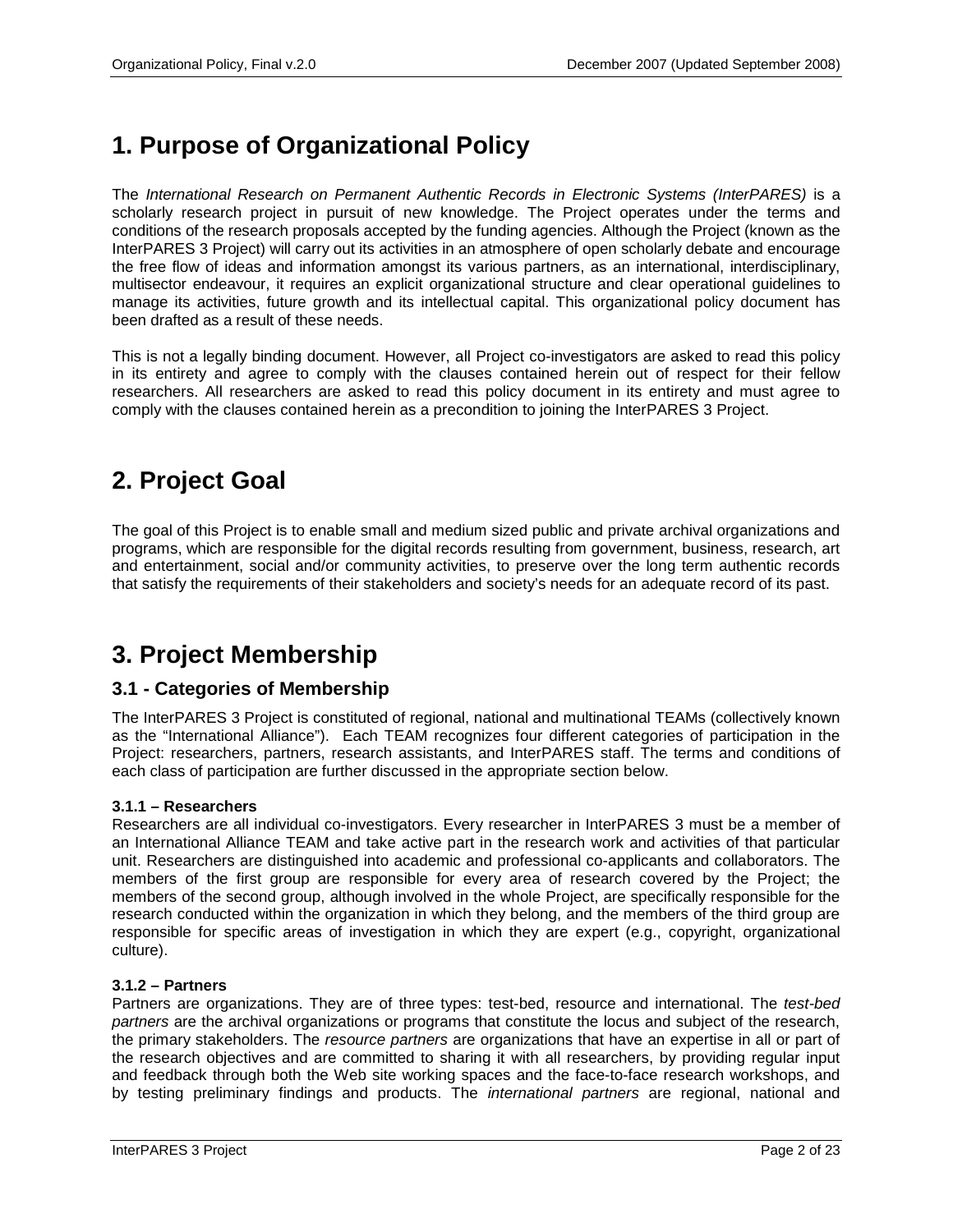multinational research TEAMs constituted on a similar model, sharing the same goal, objectives, research questions, methodology, governance, research and knowledge mobilization activities; using and reporting to a common research headquarters at the University of British Columbia (UBC); and directed and coordinated by the InterPARES 3 Project Director, with the support of the headquarters' staff (i.e., a Project Coordinator and a Technical Coordinator).

#### **3.1.3 – Research Assistants**

Student research assistants are integral members of each TEAM. They are responsible for carrying out research activities under the guidance of the researchers.

#### **3.1.4 – InterPARES 3 Project Staff**

The InterPARES 3 Project staff include the Project direction staff of TEAM Canada and the staff of the other International Alliance TEAMs. InterPARES staff are responsible for supporting the administrative and technical requirements of the Project (as outlined in section 4.2).

#### <span id="page-4-0"></span>**3.2 - Admission of New TEAMs, Researchers and Partners**

New International Alliance TEAMs may join the InterPARES 3 Project International Alliance by sending a formal letter of interest to the InterPARES 3 Project Director. The Project Director will determine the eligibility of the new TEAM and submit a recommendation to the International Team, which will make a decision, possibly by consensus, otherwise by vote.

New researchers and partners may join one or more of the International Alliance TEAMs by sending a formal letter of interest to the TEAM Director(s). The Director(s) of the TEAM will consult with the Project Director to determine the eligibility and usefulness to the whole Project of the prospective researcher or partner, but has the right to make the final decision on the participation of the prospective researcher.

## <span id="page-4-1"></span>**4. Organizational Structure**

### <span id="page-4-2"></span>**4.1 - Research Units**

These are the units that determine the direction of the research and its methodology and object and carry it out.

#### **4.1.1 – International Team**

The International Team is composed of the Directors of all International Alliance TEAMs, and ex-officio, by the Project and Technical Coordinators. It is chaired by the InterPARES 3 Project Director. The International Team is responsible for

- determining the direction of InterPARES 3 as a whole;
- establishing the methods to be used for each research activity;
- establishing the Project activities timeline;
- reviewing the research, findings, products of each TEAM;
- reconciling the outcomes of the research presented by each TEAM;
- identifying gaps and identifying additional research activities; and
- finalizing findings and products.

#### **4.1.1.1 – Terminology Unit**

The Terminology Unit is composed of a researcher from each International Alliance TEAM and is responsible for the Terminology Database.

#### **4.1.2 – International Alliance**

The International Alliance comprises all the regional, national and multinational TEAMs. Each International Alliance TEAM is composed of a Director (or co-Directors), researchers, partners, research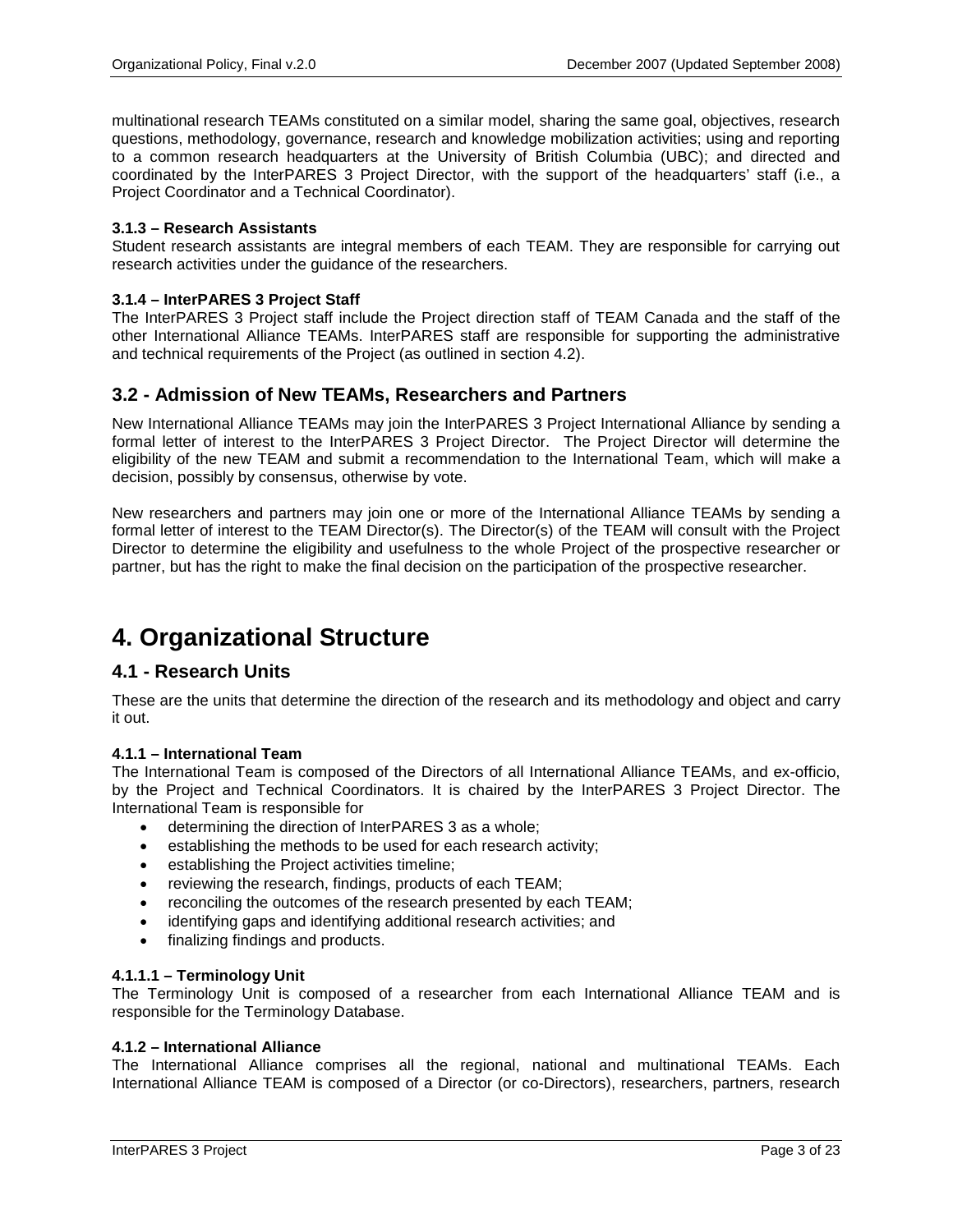assistants and staff. All except the staff carry out the core research activities of the Project as directed by the International Team. Specifically, they

- identify and carry out case studies and general studies;
- analyse findings and determine outcomes:
- answer the Project research questions;
- generate the expected products; and
- disseminate the new knowledge.

#### **4.1.3 – Case study and general study research groups**

These groups are the research units assigned to each case study and each general study. Typically, a case study research group is made up of a couple of research assistants**,** a professional co-applicant, members of the test-bed partner and an academic co-applicant. Typically, a general study research group is composed of a couple of research assistants and an academic co-applicant.

### <span id="page-5-0"></span>**4.2 - Management Units**

#### **4.2.1 – InterPARES 3 Project Direction**

The Project Direction is responsible for the international direction of the Project. It consists of the Project Director, the Project Co-ordinator and the Technical Co-ordinator.

#### **4.2.1.1 – InterPARES 3 Project Director**

The Project Director is the formal international representative of the InterPARES 3 Project. The Director is responsible for:

- the overall intellectual and administrative direction of the InterPARES 3 Project research;
- the setting of agendas for and chairing of International Summits;
- the formal acceptance of TEAMs;
- the arbitration in the case of a tied vote; and
- the supervision of the Project Co-ordinator and Technical Co-ordinator.

#### **4.2.1.2 – InterPARES 3 Project Co-ordinator**

A full-time Project Co-ordinator assists the Project Director by managing the organizational infrastructure of the InterPARES 3 Project. The Project Co-ordinator will:

- report to the Project Director;
- perform financial and administrative duties;
- maintain Project information;
- edit and update the information provided on the InterPARES 3 Project Web site in accordance with the Web site Policy (*see Section 7.3*);
- manage InterPARES 3 Project records in accordance with the Records Management Policy (*see Appendix I*);
- facilitate the communication and exchange of information among InterPARES 3 Project members, the archival community and the public;
- coordinate the activities of the research assistants at the University of British Columbia;
- coordinate all research workshops and International Summits;
- make arrangements for research workshops, meetings & events that are hosted in Vancouver, British Columbia; and
- compile and issue the proceedings of all TEAM Canada workshops and International Summits.

#### **4.2.1.3 – InterPARES 3 Technical Co-ordinator**

A full-time Technical Co-ordinator will assist the Project Director and Project Co-ordinator by managing the technical infrastructure of the InterPARES 3 Project. The Technical Co-ordinator will:

- report to the Project Director;
- manage the Project Web site according to the Web site Policy (*see Section 7.3*);
- design, develop and maintain Web-accessible information systems to support the Project's administration, communication and research activities;
- operate modeling tools for InterPARES 3 research units;
- maintain models by formatting, updating, versioning and distributing model diagrams;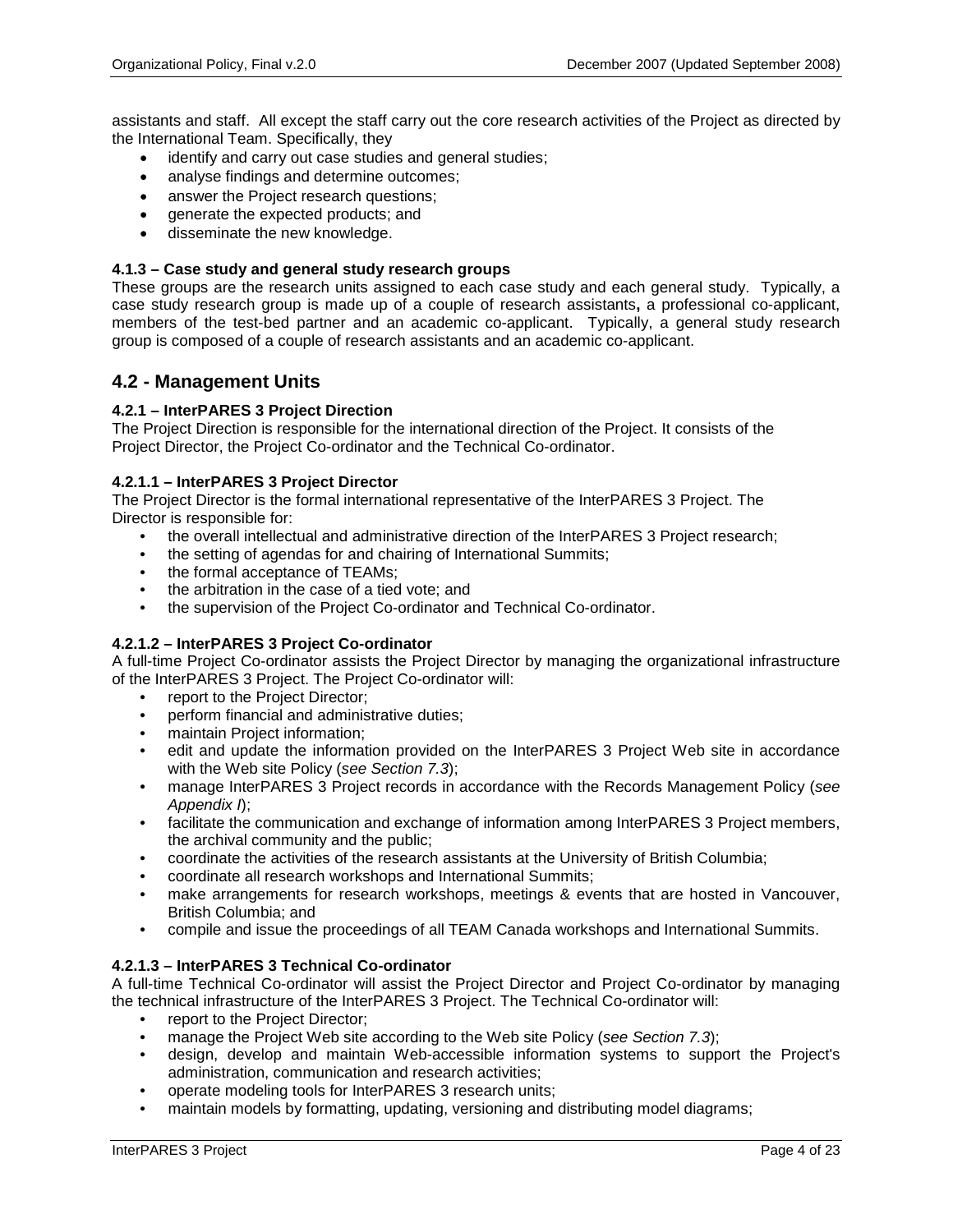- preserve InterPARES 3 Project records;
- make InterPARES 3 Project records easily accessible in accordance with the Records Management Policy (*see Appendix 1*);
- provide graphic design support for brochures, presentations, articles and reports;
- provide computer systems administration support;
- manage Project equipment;
- purchase or develop *ad hoc* technological tools required to administer the Project or to carry out its research; and
- train InterPARES 3 Researchers on the use of the information systems and technological tools that are used to administer the Project or to carry out its research.

#### **4.2.2 – InterPARES 3 International Team**

The International Team is composed of the Directors of each International Alliance TEAM and is chaired by the InterPARES 3 Project Director. Ex-officio non-voting members are the Project Co-ordinator and the Technical Co-ordinator. The International Team acts as the managing body of the InterPARES 3 Project and assumes responsibility for directing and overseeing the work of the Project on behalf of all Project members.

Every member of the International Team shall participate in the following activities:

- actively monitor the progress of the research, future Project plans, associated milestones and deliverables for the research work of the InterPARES 3 Project;
- decide on any change to the original research description and subsequent work plan;
- arbitrate on any conflict within the Project or negotiate a solution to such conflicts;
- report on the research activities, findings, outcomes and products of his/her TEAM and of the research units within it, and review, discuss and reconcile them with the work presented by other members;
- implement the directions of the International Team into the activities of his/her TEAM;
- assign tasks and responsibilities to the members of his/her TEAM;
- attend two International Summits each year (spring and fall), or appoint a proxy to attend in his/her place;
- organize either one fall International Summit or one spring International "mini" Summit in conjunction with an International Symposium within the geographic jurisdiction of his/her TEAM; and
- identify opportunities for dissemination within the jurisdiction of his/her TEAM.

#### **4.2.3 – International Alliance TEAMs**

The International Alliance TEAMs are composed of all Project members from the same jurisdiction. Each International Alliance TEAM is responsible for:

- garnering, securing or obtaining funding from its specific funding sources; and
- bringing to the research knowledge of its specific context, thereby contextualizing its results.

#### **4.2.4 – Directors of International Alliance TEAMs**

Directors of the International Alliance TEAMs are responsible for:

- garnering securing or obtaining funds to support the research of their TEAM members and contributing to the overall research Project (e.g., hosting research workshops, seminars, conferences);
- constituting a steering committee supporting the management of their TEAM and a dissemination committee identifying knowledge mobilization opportunities;
- assigning a researcher to the Terminology Unit of the International Team;
- stimulating and coordinating the participation of their TEAM members in the research;
- facilitating communications among TEAM members;
- identifying additional TEAM members if needed;
- evaluating the application of new members and proposing their acceptance or rejection to the InterPARES 3 Project Director, but ultimately taking responsibility for the decision;
- identifying the research unit in which new researchers shall work;
- identifying opportunities for dissemination within their jurisdiction;
- ensuring that members of their TEAM disseminate the research within their jurisdiction; and
- contributing to the dissemination of their research in other jurisdictions as appropriate.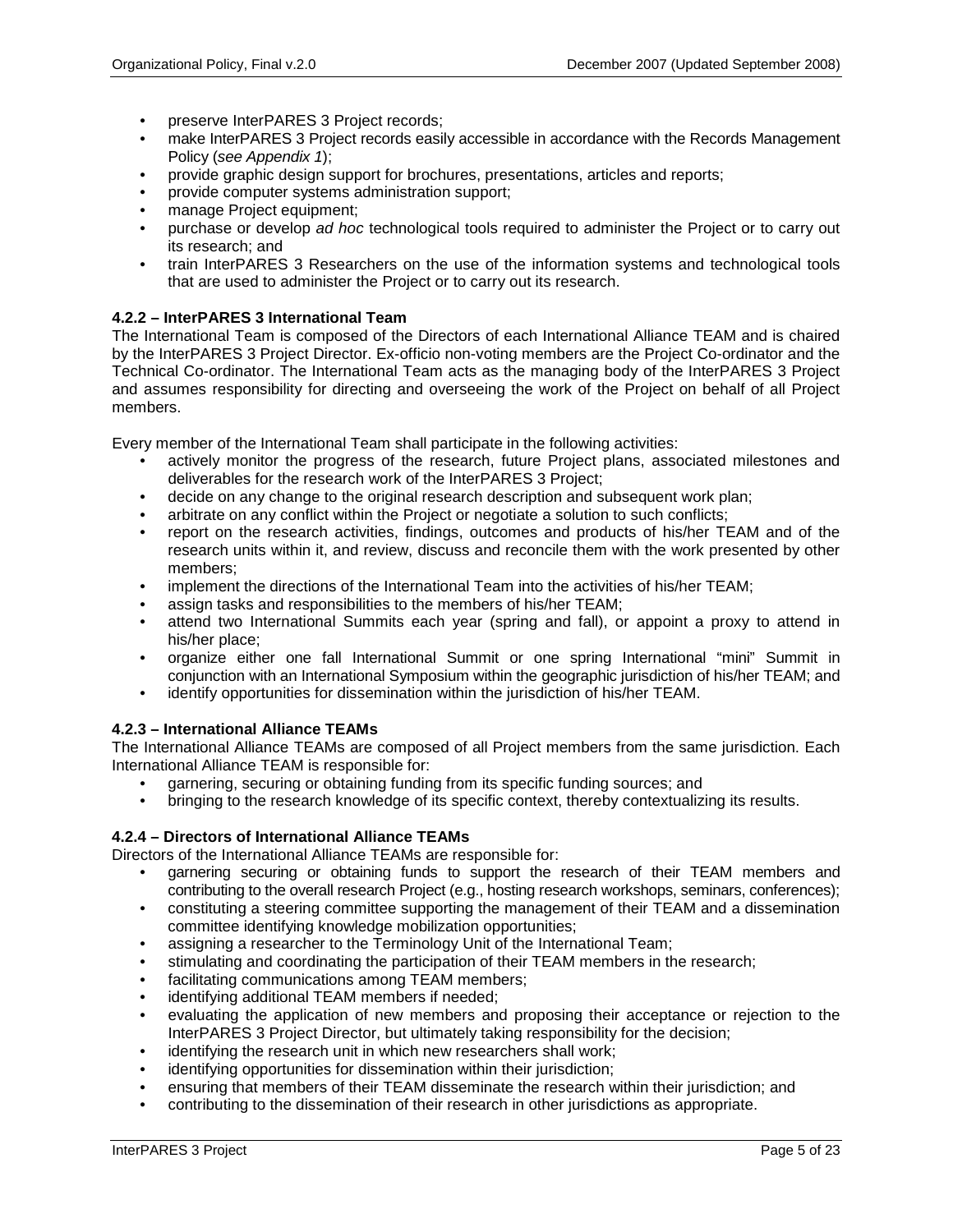## <span id="page-7-0"></span>**5. Administrative Centre**

The administrative center host for the InterPARES 3 Project is the University of British Columbia (UBC). The Project's office is located in UBC's School of Library, Archival and Information Studies. The Project contact information is:

#### **Mailing Address:**

InterPARES 3 Project Suite 470 - 1961 East Mall Vancouver, BC V6T 1Z1 CANADA

**Web site:** www.interpares.org **Fax Number:** 1.604.822.6006 **Project Director:** Dr. Luciana Duranti Telephone: 1.604.822.2587 E-mail: luciana@interpares.org **Project Co-ordinator:** Randy Preston Telephone: 1.604.822.2694 E-mail: randy@interpares.org **Technical Co-ordinator:** Jean-Pascal Morghese Telephone: 1.604.822.3774 E-mail: jp@interpares.org **Project Administrative Assistant:** Sandy Orr Telephone: 1.604.822.1458 E-mail: sandy@interpares.org

## <span id="page-7-1"></span>**6. Research Workshops**

## <span id="page-7-2"></span>**6.1 - Categories**

There are two categories of research workshops: International Summits and TEAM research workshops.

## <span id="page-7-3"></span>**6.2 - Purposes**

The purposes of the bi-annual International Summits are to:

- establish a research plan;
- determine research activities;
- discuss the research progress;
- steer the direction of the research as appropriate;
- share the findings and reconcile them where appropriate;
- decide on dissemination activities; and
- deliberate on any issue that is brought to the International Team's attention by the InterPARES 3 Director or any member of an International Alliance TEAM.

The purposes of the bi-annual TEAM research workshops are to:

- allow all TEAM researchers, partners and research assistants the opportunity to engage in scholarly debate and the development of new knowledge;
- review and discuss case study and general study research, activities, findings and outcomes;
- distribute tasks and responsibilities; and
- perform research activities that require the simultaneous physical presence of TEAM members (e.g., modeling).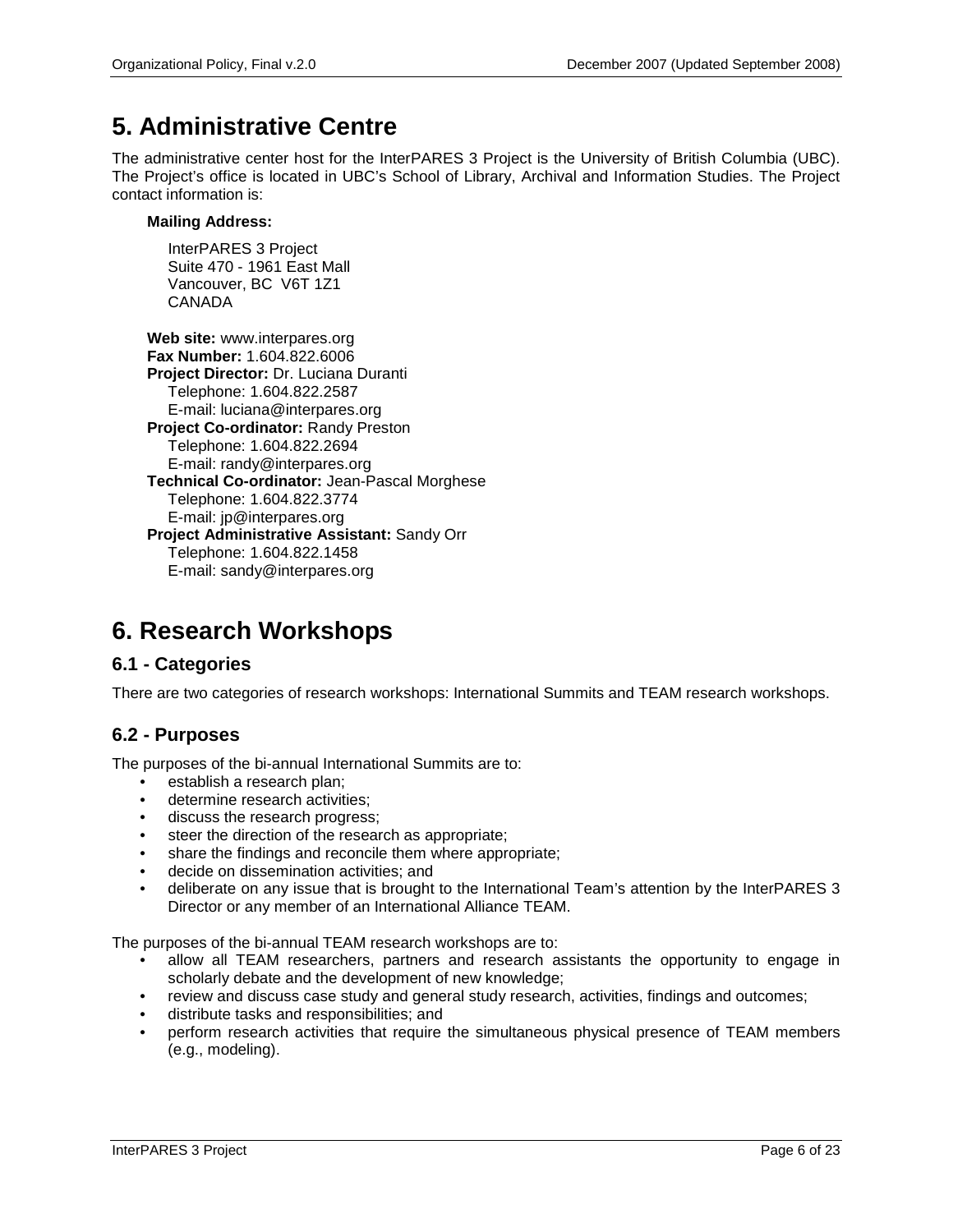### <span id="page-8-0"></span>**6.3 - Schedule**

International Summits will be held twice a year, including a "mini" one-day Summit in the spring (late April or early May) immediately preceding the spring International Symposium, and a full three-day Summit in the fall (first or second week in October). The International Summits will be hosted each time by a different International Alliance TEAM. Any TEAM responsible for hosting a fall Summit may wish to organize in connection with the Summit a workshop, seminar or conference to disseminate InterPARES 3 findings in the hosting country. In such a case, the other members of the International Team will make themselves available to make a presentation, deliver a speech, or any other similar activity. These forms of dissemination are different from the International Symposia that other International Alliance TEAMs will host to foster knowledge transfer at an international level.

The TEAM research workshops will be convened twice a year, in May and November. All TEAMs will hold their workshops at about the same time to allow for the research work to progress in parallel and for the production of materials that will be comparable in type, degree of development and quantity. Typically, a TEAM research workshop is three to five days in duration, depending on the amount of material that needs to be reviewed and decided upon.

### <span id="page-8-1"></span>**6.4 - Attendance**

All InterPARES 3 researchers are expected to attend the research workshops that relate to them (i.e., TEAM Directors attend the International Summits, TEAM Directors and members attend the TEAM research workshops). If attendance is not possible, an explanation must be provided and communicated to the InterPARES 3 Director (in the case of an International Summit) or to the relevant International Alliance TEAM Director (in the case of a TEAM research workshop) no later than two weeks prior to the workshop. If a member is unable to attend a research workshop, he/she should nominate a substitute. If a substitute is not available, the member should address the items on the agenda in writing and submit them to the chair of the meeting. Repeated unexplained absences will lead to dismissal from the InterPARES 3 Project.

#### **6.4.1 – Observers**

Individuals not involved in the research may observe the proceedings of the research workshops with permission of the InterPARES 3 Project Director with regard to International Summits, and of the relevant International Alliance TEAM Directors with regard to TEAM research workshops. International Alliance TEAM members who are not members of the International Team may participate as observers at International Summits.

#### **6.4.2 – Invited Participants**

Individual researchers or partners who are not members of the International Team may be invited, at the request of an International Alliance TEAM Director, and with the approval of the InterPARES 3 Project Director, to participate in the International Summit to address specific items on the agenda.

### <span id="page-8-2"></span>**6.5 - International Team Voting Procedure**

Votes are called by the InterPARES 3 Project Director. Each International Alliance TEAM has one vote (i.e., in the case of TEAMs with co-Directors, only one may vote). The quorum required for voting is two thirds of the International Team voting members. To pass a vote, a simple majority is required, although consensus will be sought in all cases. If a timely decision is required, voting may be conducted electronically on the Project Web site discussion forum.

### <span id="page-8-3"></span>**6.6 - Research Workshop Sponsorship**

#### **6.6.1 - Sponsorship of TEAM Research Workshops**

The Director of each International Alliance TEAM is responsible for finding sponsorship for his/her TEAM's research workshops.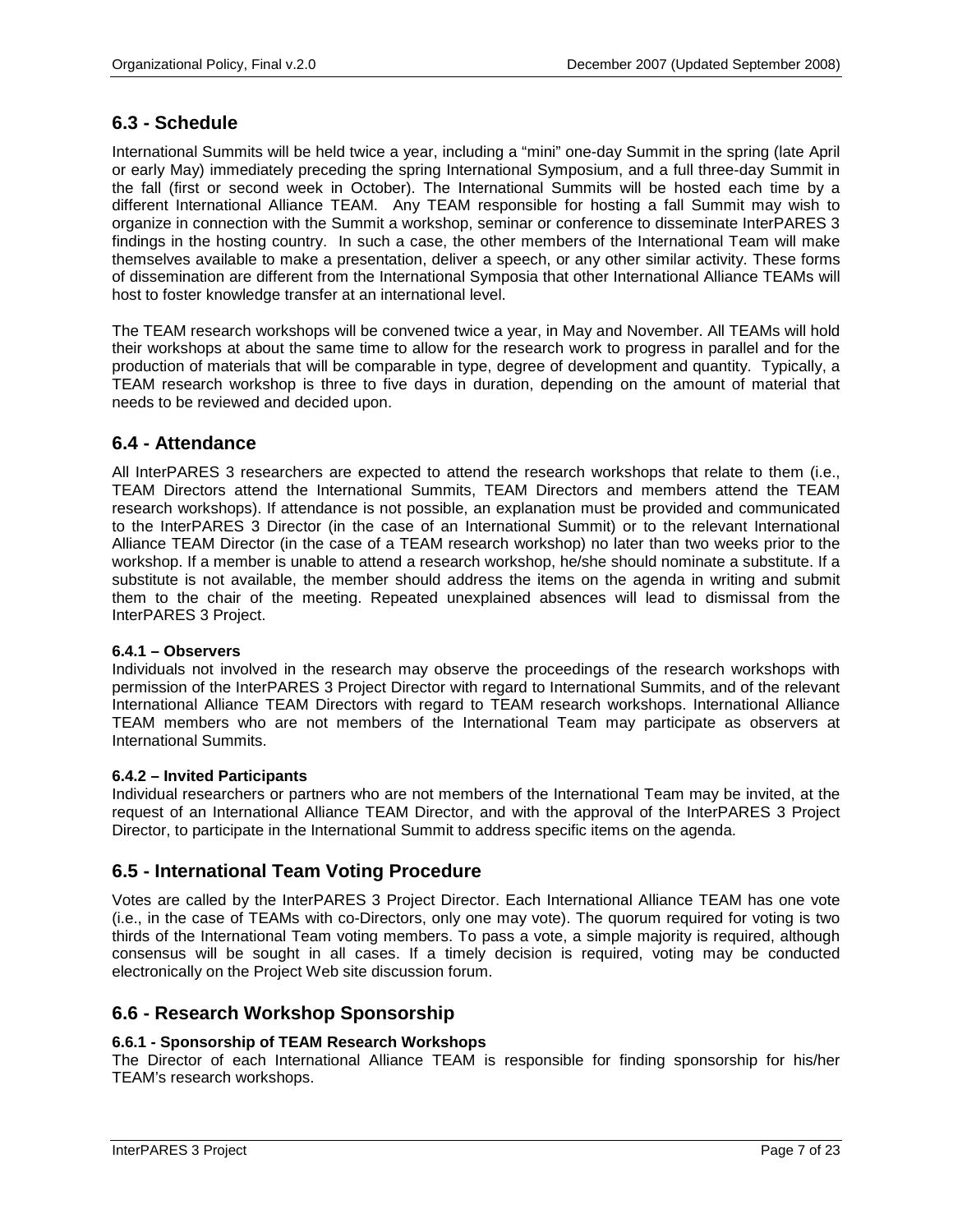Sponsors shall:

- provide appropriate meeting facilities and equipment; and
- arrange for appropriate accommodation for researchers.

#### **6.6.2 – Sponsorship of International Summits and International Symposia**

Five different International Alliance TEAMs are responsible for sponsoring the five annual fall International Summits—as shall be agreed upon by the International Team. Each fall International Summit sponsor shall:

- provide meeting facilities and equipment;
- provide lunches for International Team members during each meeting day and host at least one dinner; and
- arrange for accommodation for International Team members.

Five other International Alliance TEAMs, different from the TEAMs responsible for the annual fall Summits, are responsible for sponsoring the five annual spring International "mini" Summits and for sponsoring and organizing the five spring International Symposia—as shall be agreed upon by the International Team. The spring Summits shall immediately precede the International Symposia. Each spring "mini" Summit sponsor shall:

- provide meeting facilities and equipment;
- provide lunch for International Team members during the meeting day; and
- arrange for accommodation for International Team members.

The Symposia obligations of these TEAMs will be those typical of any international conference organization.

## <span id="page-9-0"></span>**7. Research Related Policies and Procedures**

### <span id="page-9-1"></span>**7.1 - Guiding Principles**

The InterPARES 3 Project encourages the creation of original works of authorship, innovation and the free expression and exchange of ideas. These research-related policies and procedures exist to:

- encourage research and innovation;
- provide resources for questions related to publication and ownership of intellectual property rights;
- create opportunities for public use of InterPARES 3 research results; and
- provide resources for issues related to the equitable distribution of benefits derived from intellectual property.

Every effort will be made to communicate to the public the work of InterPARES 3 Project members as expeditiously as possible while balancing the rights of the Project's researchers to develop, synthesize, evaluate and formalize research findings and results prior to publication.

### <span id="page-9-2"></span>**7.2 - Publication Guidelines**

When publishing, all InterPARES 3 Project members shall comply with any protection of human subjects and data protection policies and regulations that pertain to them.

All public and private funding sources (grants, contracts and gifts) used in the conduct of research shall be acknowledged in resulting publications.

Research grants or contracts that prohibit or restrict the right to publish shall not be accepted.

Researchers should be advised, however, that patent rights, particularly in jurisdictions outside of the United States, might be affected by disclosure.

InterPARES 3 Project members should publish materials in accordance with:

- *Section 7.5 Research Collaboration Guidelines*
- *Section 7.4 Authorship Conventions*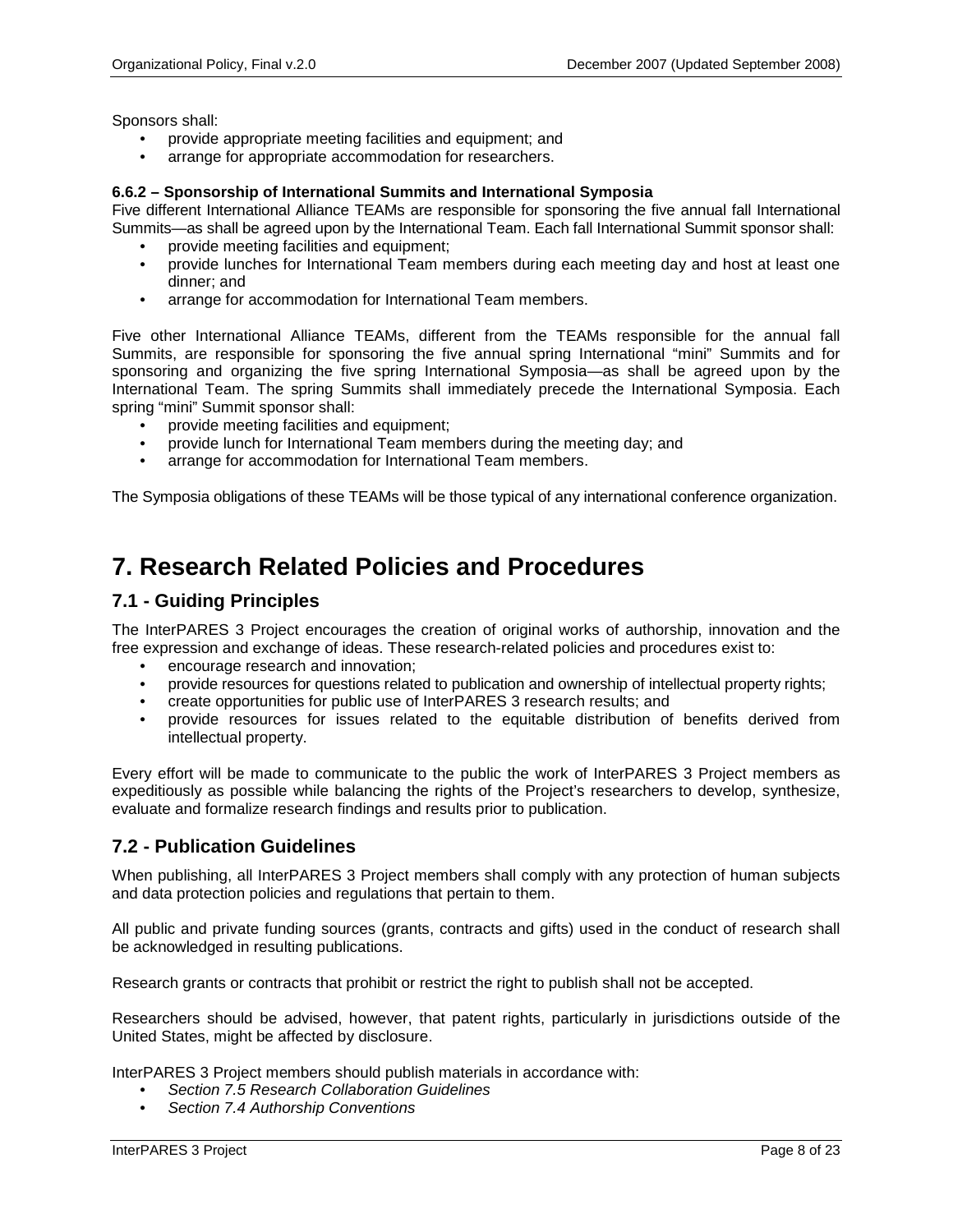#### **7.2.1 – Publication Procedures**

**7.2.1.1 –** The InterPARES 3 Project Director or the International Team will approve the release of InterPARES 3 Project documents for posting to the public area of the InterPARES 3 Project Web site. Each International Alliance TEAM Director will approve the release of documents produced exclusively by his/her TEAM for posting to the public area of the TEAM's Web site.

**7.2.1.2 –** Before the InterPARES 3 Project Director or the International Team can authorize the publication of an InterPARES 3 Project document, they must:

- obtain approval from the principal author of the document;
- ensure that the appropriate co-authors are cited; and
- ensure that the document contains accurate information and reliable findings.

**7.2.1.3 –** Following their review and approval, the InterPARES 3 Project Director or the International Team will authorize the Technical Co-ordinator to publish the document in a format suitable for publication (e.g., post an *Adobe™* PDF copy of the document to the publicly-accessible area of the InterPARES 3 Project Web site).

### <span id="page-10-0"></span>**7.3 - InterPARES 3 Project Web Site Policy**

**7.3.1 –** The InterPARES 3 Project Web site is the Web site and publication of record for the InterPARES 3 Project.

**7.3.2 –** The InterPARES 3 Project Web site is located at the Internet domain: www.interpares.org

**7.3.3 –** 'InterPARES 3 Project Web site' is the collective name for the entire set of static, digital files (not limited to html documents, image files, PDF documents, PPT presentation files, text files) that have been made available to InterPARES 3 Project members only at the user-restricted Internet domain www.interpares.org/rws/ and to InterPARES 3 Project members and the public (i.e., published) at the publically-accessible Internet domain www.interpares.org.

**7.3.4 –** All information and documents on the public area of the InterPARES 3 Project Web site (i.e., the publicly accessible, non-password-protected area of the Internet domain www.interpares.org) are intended to be freely available for widespread public access, distribution and use. Both the public and InterPARES 3 Project members are free to quote and distribute materials found on the public area of the InterPARES 3 Project Web site according to the guidelines established in *Section 7.4 Authorship Guidelines*.

**7.3.5 –** All information and documents on the restricted area of the InterPARES 3 Project Web site (i.e., the password-protected area of the Internet domain www.interpares.org/rws) are intended for internal distribution among InterPARES 3 Project members only. Public access to information and documents on the restricted area of the InterPARES 3 Project Web site can only be granted by the Project Director (for information and documents on the "common" restricted area of the InterPARES 3 Web Site) or TEAM Directors (for information and documents on the restricted areas of individual TEAMs).

**7.3.6 –** The InterPARES 3 Project Co-ordinator will act as the Web site editor for the "common areas" (i.e., the public and restricted areas of the InterPARES 3 Web site that is common to all International Alliance TEAMs) of the InterPARES 3 Project Web site and be responsible for the quality and scope of the content in these area of the InterPARES 3 Project Web site.

**7.3.7 –** The Director of each International Alliance TEAM shall be responsible for appointing a member of his/her TEAM to act as Web site editor for the public and restricted areas of the TEAM's Project Web site and be responsible for the quality and scope of the content in these areas of the InterPARES 3 Project Web site.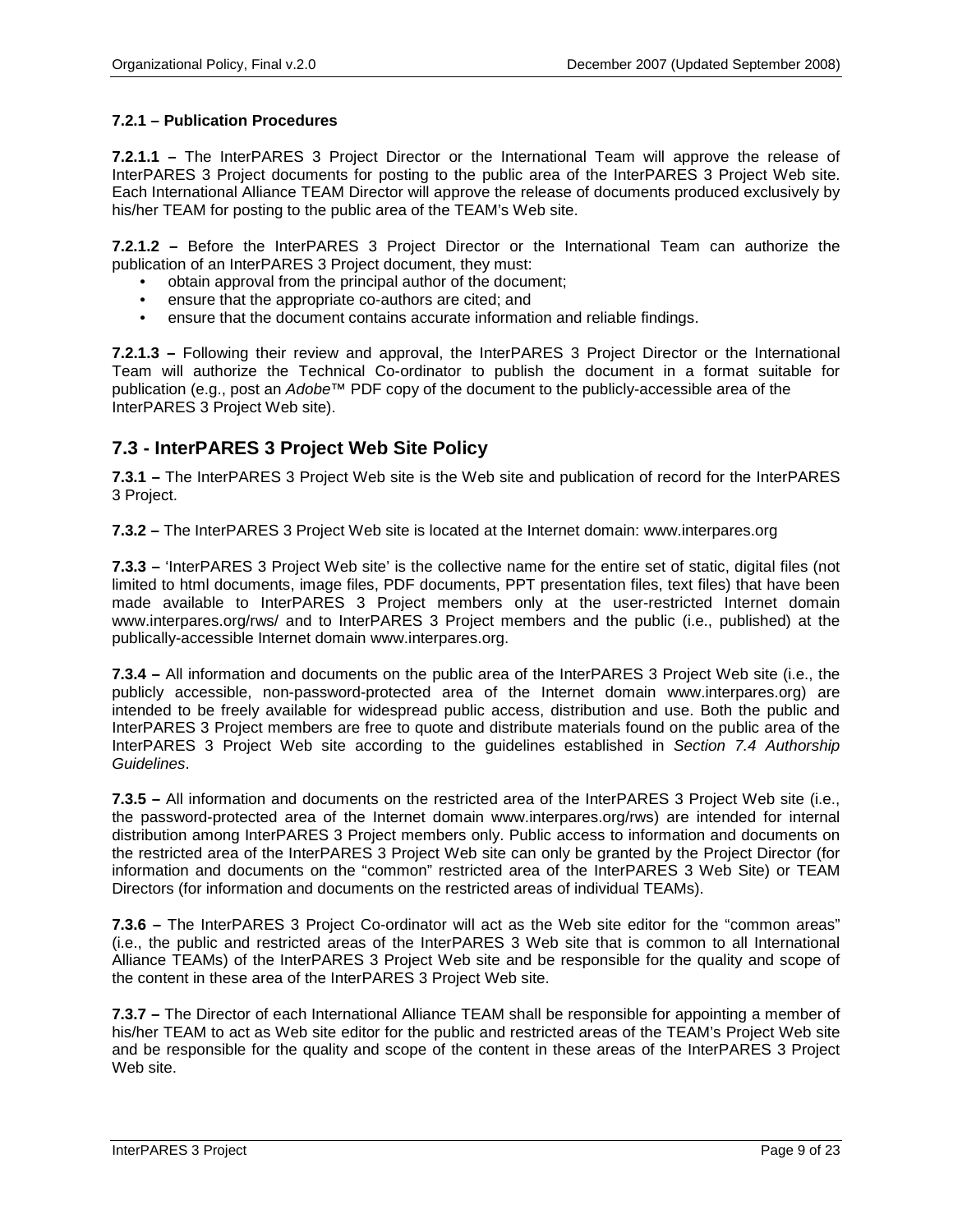**7.3.8 –** The Technical Co-ordinator will act as Webmaster and be responsible for the architecture, design, domain administration, links, images, downloadable files and members discussion applications (i.e., listservs, Web conferences, etc.) for the public and restricted areas of all InterPARES 3 Project Web sites.

**7.3.9 –** Due to its nature, the content and structure of the InterPARES 3 Project Web site undergoes perpetual updates and revisions. An edition of the Web site shall be captured prior to each of the International Summits. A Web site edition shall contain all of the revisions made to the InterPARES 3 Project Web site since the last Summit.

**7.3.10 –** Those Web-based information systems that contain InterPARES 3 Project records (as defined in *Appendix I: Records Management Policy*) will restrict access to InterPARES 3 Project members (as defined in *Section 3*).

**7.3.11 –** Those InterPARES 3 Project records that are contained in Web-based information systems should be managed in accordance with the InterPARES 3 Records Management Policy (*see Appendix I*).

**7.3.12 –** The InterPARES 3 Project Web site will be designed to be viewed using the latest versions of the Internet Explorer and Netscape browsers. A reasonable effort will be made to accommodate other browsers; however, the proper display of Web content will not be guaranteed.

#### **7.3.13 – InterPARES 3 Project members' Messaging Systems**

**7.3.13.1 –** To facilitate research activities and discussion outside of research workshops, InterPARES 3 researchers, partners and research assistants will have access to a messaging system that allows users to post and view messages and documents.

**7.3.13.2 –** All messaging systems will be restricted to researchers, partners, research assistants and InterPARES 3 staff members. Under special circumstances, permission to access the messaging system may be given by the InterPARES 3 Project Director to other individuals.

**7.3.13.3 –** Messages may not be quoted outside the system without permission from the author of the message. Permission should be requested in writing and written authorization is encouraged. Copies should be sent to the InterPARES 3 Project Co-ordinator.

**7.3.13.4 –** All InterPARES 3 Project messaging systems will be managed by the InterPARES 3 Project Technical Co-ordinator

**7.3.13.5 –** Every effort will be made to format and spell-check documents before they are submitted to the messaging system.

#### **7.3.14 – International Alliance TEAM Web Sites and the InterPARES 3 Project Web Site**

**7.3.14.1 –** Each International Alliance TEAM shall have its own public and restricted access TEAM Web sites.

**7.3.14.2 –** The overall architecture, design and functionality of International Alliance TEAM Web sites shall be based on a common InterPARES 3 Project Web site template developed by the InterPARES 3 Project Technical Co-ordinator.

**7.3.14.3 –** To the degree possible, all textual navigation elements of an International Alliance TEAM's Web site should be presented in the language of the TEAM so as to maximize usability by TEAM members and, in the case of the TEAM's public Web site, usability by the general public in the TEAM's region or country.

**7.3.14.4 –** Each International Alliance TEAM's Web site should provide unique information related to the TEAM's specific responsibilities and activities within the InterPARES 3 Project.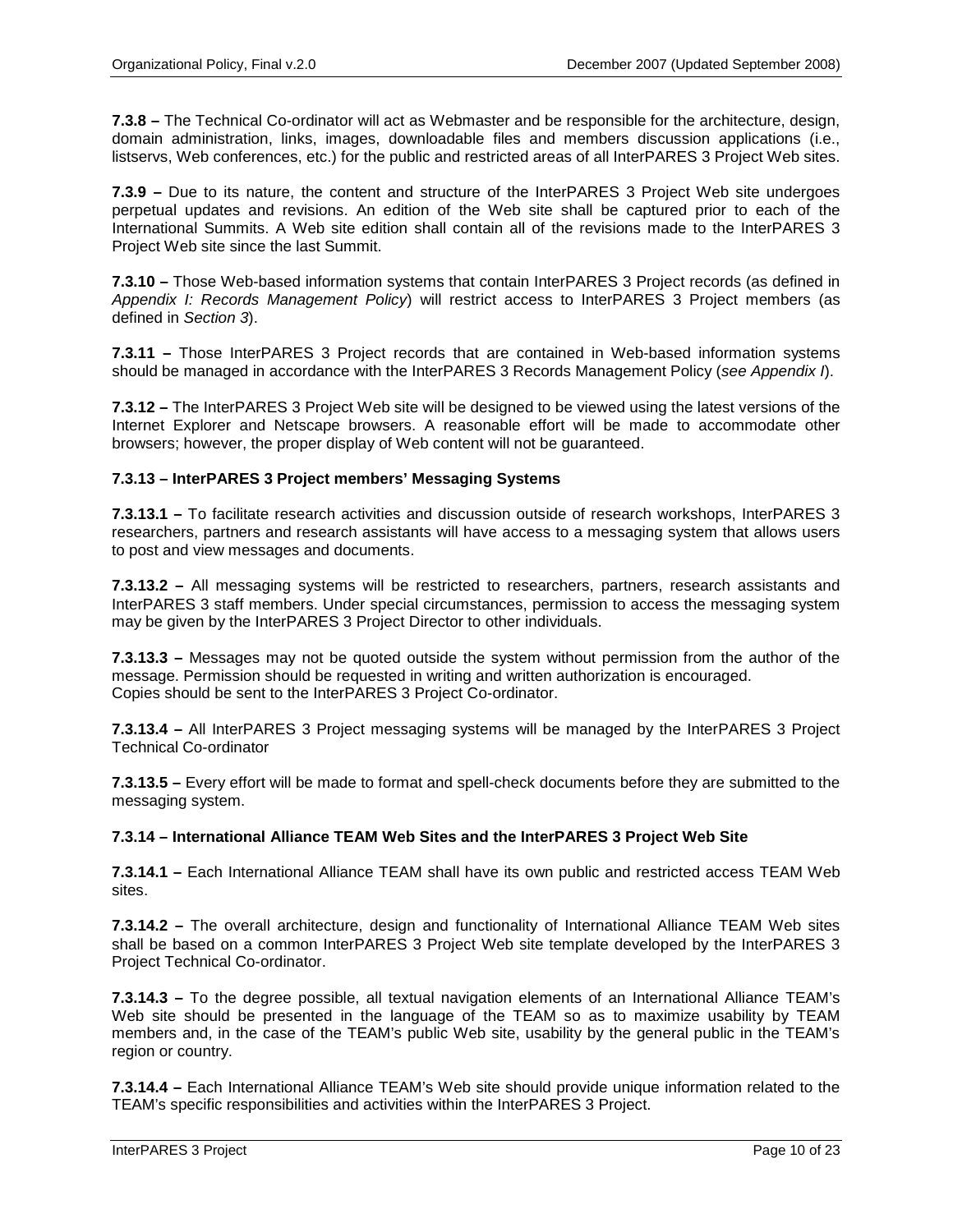**7.3.14.5 –** Whenever possible, the International Alliance TEAM Web sites should not duplicate documents provided on any other TEAM's Web site or on the InterPARES Project Web site but should instead link to the documents.

**7.3.14.6 –** Each International Alliance TEAM Web site and the InterPARES 3 Project Web site shall comply with the policies outlined in *Section 7.3 InterPARES 3 Project Web Site Poli*cy.

**7.3.14.7 –** The InterPARES 3 Project Web site shall contain links to all International Alliance TEAM Web sites and, as appropriate, to individual Web sites of International Alliance members. International Alliance members are responsible for forwarding the latest URL information for their individual Web sites to the Technical Co-ordinator to ensure that all links remain active.

## <span id="page-12-0"></span>**7.4 - Authorship Guidelines**

**7.4.1 –** Authorship is reserved for persons who receive primary credit and hold primary responsibility for a published work. Authorship encompasses not only those that do the actual writing but also those who have made a substantial contribution to an article or study (e.g., research assistants). Substantial professional contributions may include, but are not limited to, formulating the research problem or hypothesis, structuring the experimental design, organizing and conducting statistical analysis, interpreting the results, or writing a major portion of the paper. Those who so contribute should be listed in the byline.

**7.4.2 –** Lesser contributions, which do not constitute authorship, may be acknowledged in a note. These contributions may include such supportive functions as collecting or entering data, modifying or structuring a computer program, recruiting participants and suggesting or advising about statistical analysis. Combinations of these with other tasks, however, may constitute authorship.

**7.4.3 –** The author who serves as main contact should always obtain a person's consent before including that person's name in a byline or note. Each author listed in the byline of an article should review the entire manuscript before it is submitted.

**7.4.4 –** Authors are responsible for determining authorship and for specifying the order in which two or more authors' names appear in the byline. The general rule is that the name of the principal author should appear first, with subsequent names in order of descending contribution.

#### **7.4.5 – Format of Author Note**

**7.4.5.1. –** An author note appears with each article to identify each author's institutional affiliation, provide acknowledgments, state any disclaimers or perceived conflicts of interest, and provide a point of contact for any interested reader.

**7.4.5.2. –** Author Notes should be arranged as follows where permitted by the publication:

- First paragraph: institutional affiliation. Identify institutional affiliations at the time of the study (and any change of affiliation thereafter) for all authors (See appropriate style manuals for formatting).
- Second paragraph: acknowledgements. Identify grants or other financial support. Follow this by acknowledging colleagues who assisted you in conducting the study or critiquing the manuscript. This paragraph is the appropriate place to acknowledge if the paper was based on a previous study, or presented at a meeting, or if any relationships may be perceived as a conflict of interest (e.g., if you own stock or are on the Board of Directors of a company that manufactures a product included in the study or provides services similar to those included in the study).
- Third paragraph: point of contact. Provide a complete mailing address for correspondence. Names of countries and states should be written out, for ease of international mailing. Include an e-mail address at the end of the paragraph. For example:

Luciana Duranti, School of Library, Archival and Information Studies, University of British Columbia; Maria Guercio, Universita' di Urbino. The authors gratefully acknowledge the funding support of the InterPARES 3 Project by the Social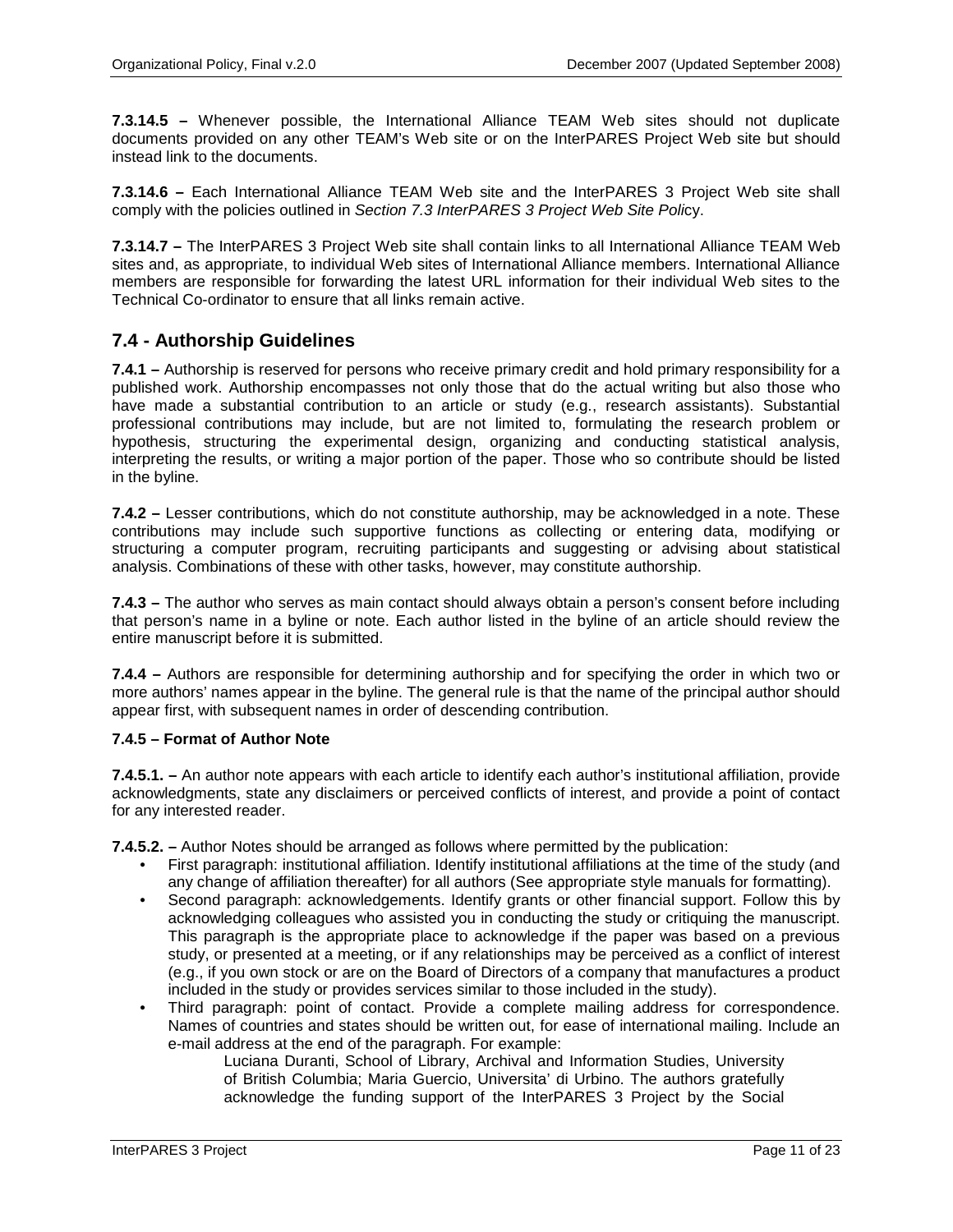Sciences and Humanities Research Council of Canada's Community-University Research Alliances (SSHRC-CURA), the University of British Columbia's Vice President Research Development Fund, the Dean of Arts and the School of Library, Archival and Information Studies. Correspondence concerning this article should be addressed to Luciana Duranti, at the School of Library, Archival and Information Studies at the University of British Columbia, 470 - 1961 East Mall, Vancouver, British Columbia V6T 1Z3, Canada. luciana@interpares.org.

## <span id="page-13-0"></span>**7.5 - Collaborative Research Guidelines**

**7.5.1 –** InterPARES 3 Project members should establish as early as possible how the attributions of authorship are to be divided between them.

**7.5.2 –** Attribution of Authorship: In the absence of an agreement between or among the Project members, the following guidelines for attribution of authorship apply:

- Authorship is attributed to all those persons who have made significant scholarly contributions to the work and who share responsibility and accountability for the results.
- An administrative relationship to the investigation does not of itself qualify a person for coauthorship.
- The order of the names in a publication is decided according to the quality of the contribution, the extent of the responsibility and accountability for the results, and the custom of the discipline.
- The attribution of authorship is not affected by whether researchers were paid for their contributions or by their employment status.

**7.5.3 –** Duties of the Principal Author: In the absence of an agreement between or among the researchers, where there are co-authors, the following guidelines apply:

- The author who submits a manuscript for publication accepts the responsibility of having included as co-authors all persons who are entitled to co-authorship, and none who are inappropriate.
- The submitting author should send each co-author a draft copy of the manuscript and should make a reasonable attempt to obtain consent to co-authorship, including the order of names.
- Other contributions should be indicated in a footnote or in an "Acknowledgements" section, in accordance with the standards of the discipline and the publisher.

## <span id="page-13-1"></span>**7.6 - Intellectual Property**

**7.6.1 –** Intellectual property encompasses a bundle of rights including copyright, licensing, patents and trademarks.

**7.6.2 –** Sections 7.6.3 – 7.6.5 provide resources related to intellectual property for use by InterPARES 3 Project members.

#### **7.6.3 – Copyright**

**7.6.3.1 –** Copyright law is complex and dependent on a number of factors including institutional affiliation, jurisdiction, contracts, and funding provisions. In general, the policies of the respective academic institutions and laws of the respective jurisdictions govern copyright ownership. Typically, academic and technical staff working on partially funded projects retain their individual intellectual property rights.

**7.6.3.2 –** InterPARES 3 Project members should check the copyright policies of their home institution for guidance regarding copyright.

**7.6.3.3 –** In cases of multiple authorship, authors may also wish to specify in the license any special agreements entered into regarding copyright issues, including the choice of law to govern.

**7.6.3.4 –** Below are links to the institutional copyright policies for some of the researchers. InterPARES 3 Project members employed at institutions not listed below should locate their organizational copyright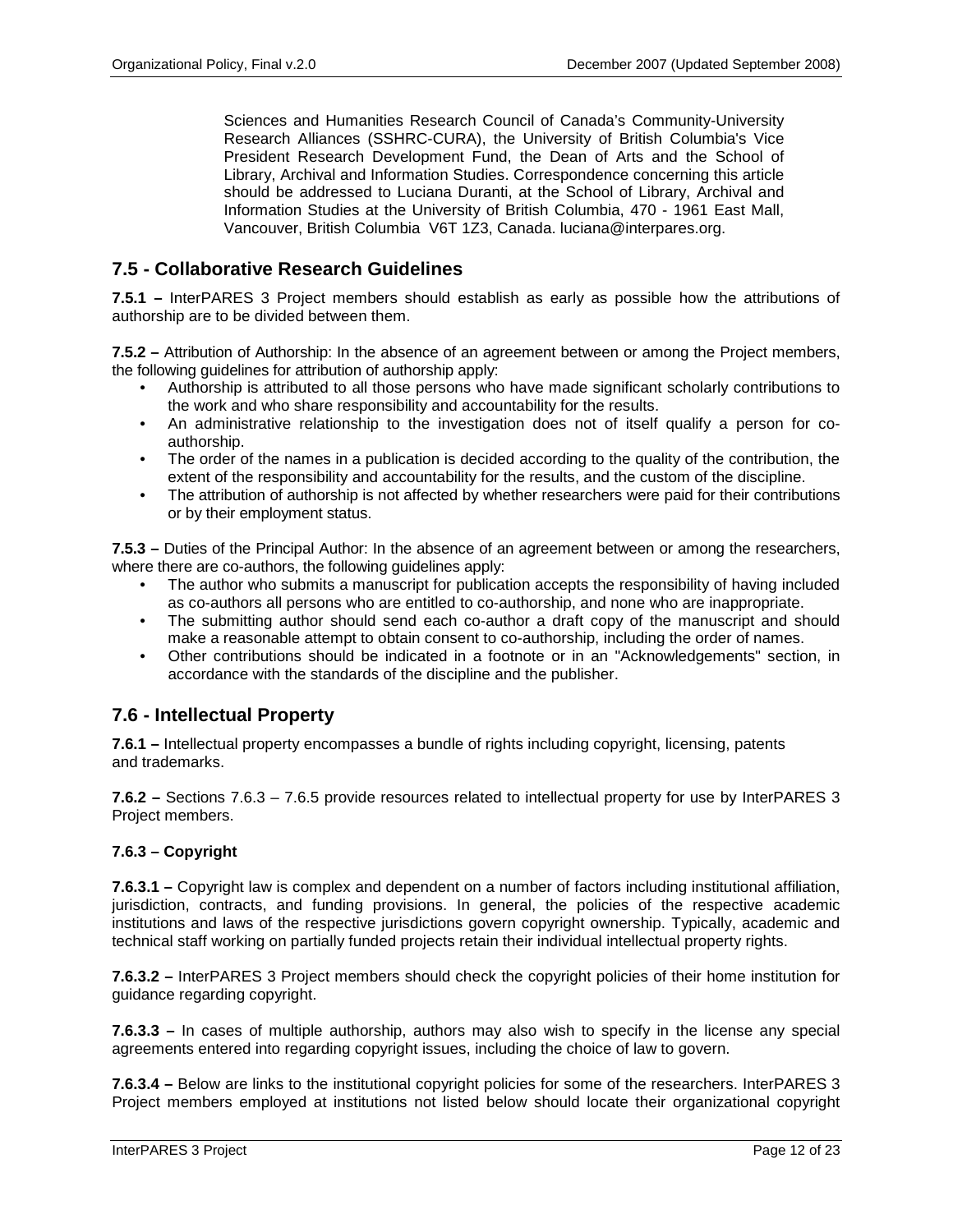policies and forward this information to the InterPARES 3 Project Co-ordinator so that this list may be updated.

#### **7.6.3.4.1 – List of Links to Institutional Copyright Policies**

University of British Columbia

*www.uilo.ubc.ca/news\_copyright.asp*

University of Victoria

*http://web.uvic.ca/uvic-policies/pol-1000/1180IP.html http://web.uvic.ca/uvic-policies/pol-3000/3800CRCP.html http://web.uvic.ca/uvic-policies/pol-3000/3810CVT.html* Simon Fraser University

*www.sfu.ca/policies/research/r30-01.htm www.sfu.ca/policies/research/r30-03.htm*

**7.6.3.5 –** Below are links to general legal information regarding copyright in different InterPARES 3 Project members' jurisdictions. InterPARES 3 Project members working in jurisdictions not listed below should locate their respective copyright legislation information and forward it to the Project Co-ordinator so that this list may be updated.

#### **7.6.3.5.1 – Links to Jurisdictional Copyright Legislation Information**

```
Canadian Copyright Information
   http://laws.justice.gc.ca/en/C-42/index.html
    www.cla.ca/resources/copyrigt.htm
European Union Copyright Information
    www.law.cornell.edu/treaties/berne/overview.html
    www.wipo.org/eng/
United States Copyright Information
    www4.law.cornell.edu/uscode/17/
    www.cni.org/docs/infopols/US.Berne.Convention.html
    www.loc.gov/copyright/legislation/
   http://lcweb.loc.gov/copyright/newsnet/
```
#### **7.6.4 – Licensing**

**7.6.4.1 –** InterPARES 3 Project members interested in maintaining their copyright in publications may negotiate with publishers for a nonexclusive license rather than sign over their copyright to the publisher.

#### **7.6.5 – Patent and Trademark**

**7.6.5.1 –** Patent and Trademark law is complex and dependent on a number of factors including institutional affiliation, jurisdiction, contracts, and funding provisions. In general, the policies of the respective academic institutions and laws of their respective jurisdictions govern patent and trademark ownership. InterPARES 3 Project members should check the patent and trademark policies of their home institution for guidance regarding patent and trademark as well as relevant laws. For general legal information regarding patent and trademark a list of Web sites resources is below. InterPARES 3 Project members are encouraged to submit any additional patent and trademark resources to the Project Coordinator so that this list can be updated.

#### **7.6.5.1.1 – List of Links to Patent and Trademark Policies**

University of British Columbia *www.university counsel.ubc.ca/policy88.pdf* University of Victoria *http://web.uvic.ca/uvic-policies/pol-1000/1230RRPP.html* Simon Fraser University *www.sfu.ca/policies/research/r30-02.htm*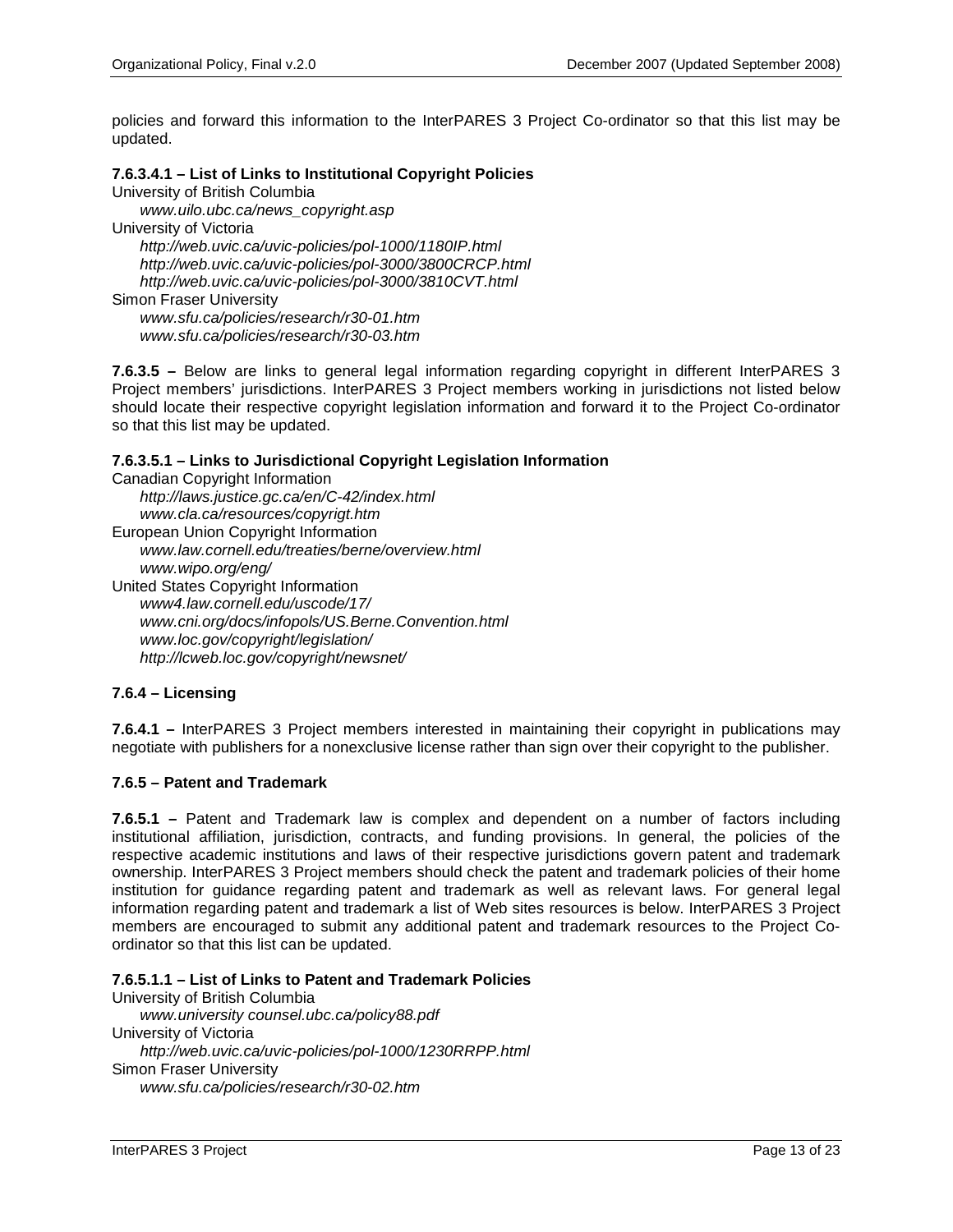#### **7.6.5.1.2 – Links to Patent and Trademark Resources**

Canadian Patent and Trademark Information *http://laws.justice.gc.ca/en/P-4/84167.html* European Patent and Trademark Information *www.european-patent-office.org/ www.european-patent-office.org/legal/epc/e/ma1.html* Peoples Republic of China Patent and Trademark Information *www.cpo.cn.net/english/laws/PATENT%20LAW.doc www.cntrademark.com/* United States Patent and Trademark Office *www.uspto.gov/ www.uspto.gov/web/forms/index.html#patent*

## <span id="page-15-0"></span>**7.7 - Maintenance of Data and Research Materials**

**7.7.1 –** All original data and research materials generated by InterPARES 3 Project members in the course of carrying out activities on behalf of InterPARES 3 should be retained for a reasonable length of time. Members are requested to comply with the retention guidelines of their organization, legal jurisdiction and funding agency.

**7.7.2 –** InterPARES 3 Project members should maintain data and research materials in accordance with the InterPARES 3 Records Management Policy (see Appendix 1).

### <span id="page-15-1"></span>**7.8 - Human Subjects and Data Protection**

**7.8.1 –** All InterPARES 3 Project members must comply with the Human Subjects and Data Protection policies and regulations of their employer, legal jurisdiction and funding agency.

**7.8.2 –** Links to Institutional Human Subjects and Data Protection policies for some of the academic institutional partners of the InterPARES 3 Project are provided below. All International Alliance members are encouraged to locate similar policies that are applicable within their organizations or within the jurisdictions represented by their TEAMs. This information should be forwarded to the InterPARES 3 Project Co-ordinator so that this list can be updated.

**7.8.2.1 – Links to Institutional Human Subjects and Data Protection Policies**

University of British Columbia *www.universitycounsel.ubc.ca/policies/policy87.htm www.universitycounsel.ubc.ca/policies/policy89.htm* University of Victoria *http://web.uvic.ca/uvic-policies/pol-1000/1250RSIH.html* Simon Fraser University *www.sfu.ca/policies/research/r20-01.htm*

## <span id="page-15-2"></span>**7.9 - Visual Identity Guidelines**

**7.9.1 –** The InterPARES Project is an international research collaboration that brings together researchers from all over the world. This decentralized structure makes it all the more important for the InterPARES Project to be recognizable as one unified research entity. For this, we have common research methods and goals, but we also have a common visual identity. The InterPARES Project wishes to maintain a professional appearance in all matters in which it participates or in which it is represented or otherwise associated. The Project also wishes to maintain the integrity of its visual identity. For these reasons, use of the InterPARES Project's visual identity resources (i.e., logo, banners and colours) are subject to the *InterPARES Project Visual Identity Guidelines* presented in Appendix 2.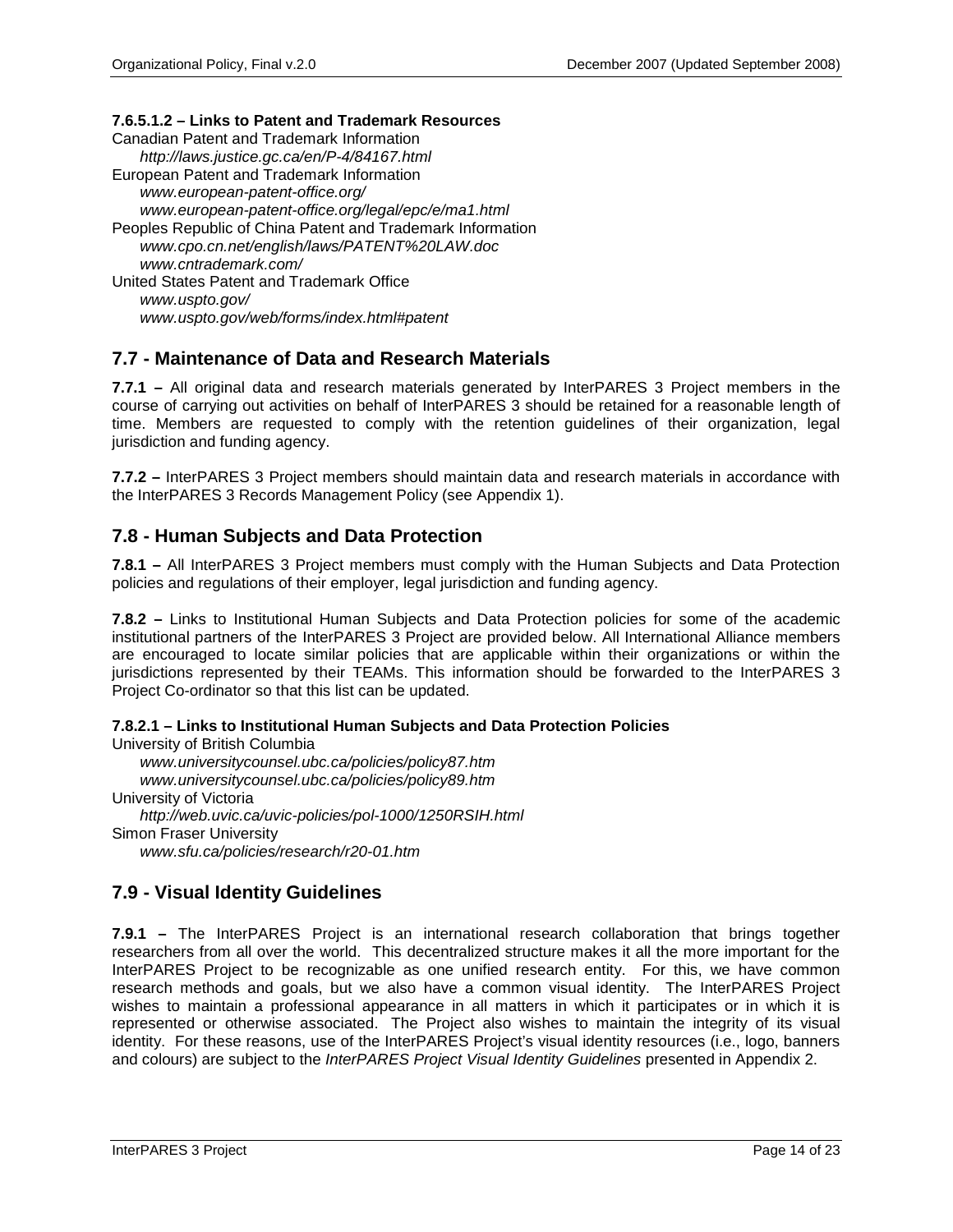## <span id="page-16-0"></span>**Appendix 1: Records Management Policy**

## **1. InterPARES 3 Project records**

**1.1 –** 'InterPARES 3 Project records' are those records created (i.e. made or received) and set aside by the InterPARES 3 Project Director, Project Co-ordinator, Technical Co-ordinator, research units, or InterPARES 3 Project members who are performing specific tasks for their research unit.

**1.2 –** Examples of InterPARES 3 Project records include: funding proposals and grant award documents, financial records, contact records, human subjects and data protection documents, research notebooks, unit reports and documentation, unit case study data, unit models, editions of the InterPARES 3 Project Web site, and the InterPARES 3 Project members discussion forum messages.

**1.3 –** The InterPARES 3 Project Administrative Center at the University of British Columbia will manage and preserve InterPARES 3 Project records.

**1.4 –** InterPARES 3 Project members will transfer InterPARES 3 Project records to the Administrative Center for preservation.

**1.5 –** The InterPARES 3 Project Co-ordinator will manage the classification, maintenance and description of InterPARES 3 Project records.

**1.6 –** The InterPARES 3 Technical Co-ordinator will preserve the InterPARES 3 Project records regardless of their medium and format (i.e. digital files, paper documents, audio tape cassettes, photographs).

**1.7 –** The InterPARES 3 Technical Co-ordinator will make the InterPARES 3 Project records easily accessible but only to InterPARES 3 Project members as they are defined in *Section 3* and only under the guidelines established in *Section 7.4 Authorship Guidelines*, *Section 7.3 InterPARES Project Web Site Policy* and *Section 7.8 Human Subjects and Data Protection*.

**1.8 –** Records determined to be of lasting value will be transferred for long-term preservation to Library and Archives Canada.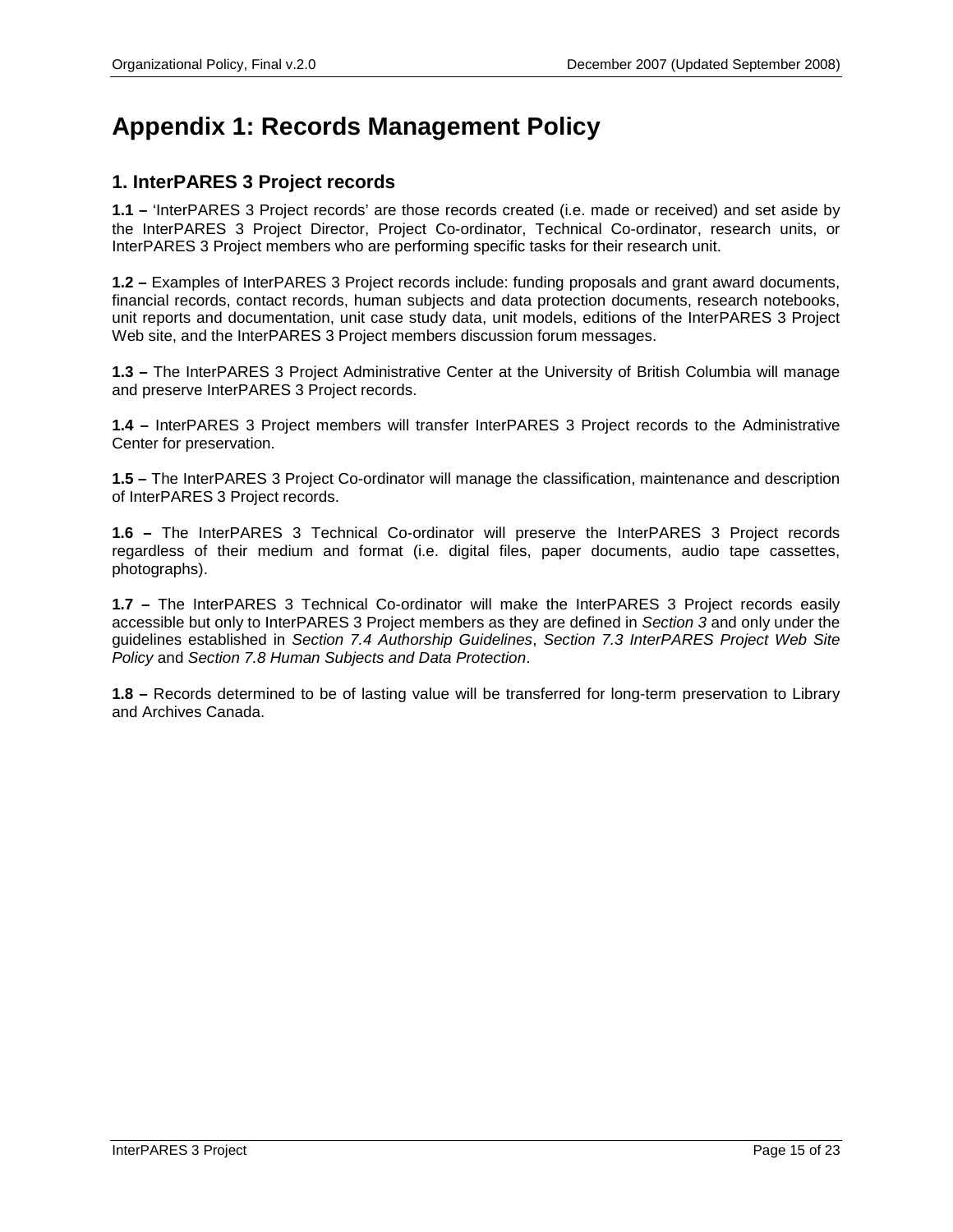## <span id="page-17-0"></span>**Appendix 2: InterPARES Project Visual Identity Guidelines**

## **2.1** *-* **Purpose**

This style guide is designed to provide all within and without the InterPARES Project with a clear set of rules to follow for the best use of the Project's visual identity resources. Note that no derivative of the InterPARES Project's visual identity resources, other than as specified in these guidelines, can be published without prior approval from the Project Director. This style guide presents a set of ground rules that should be followed at all times when using the InterPARES Project's visual identity resources to maintain the integrity of the Project's visual identity.

## **2.2** *-* **General Use Guidelines**

To help ensure that all Project-related materials are readily attributable to the Project—and, as applicable, to a specific International Alliance member—an appropriate InterPARES Project visual identity resource should be included on all materials produced by or for the Project by those within the Project for promotional, presentation or education-related knowledge-mobilization events or activities sanctioned by the InterPARES Project. This includes, but is not limited to, stationary, flyers, handouts, brochures, booklets, posters, PowerPoint presentations and Web sites.

Please note that the logos and banners that appear on the Project's Web sites are designed for use on Web sites and for no other purpose. When printed at higher resolutions, they become pixilated and look unprofessional. Downloadable, high-resolution copies of the Project's visual identity resources, suitable for use on printed materials, are provided on the InterPARES Project Web site. Please ensure that the appropriate visual identity resource (e.g., logo vs. banner; InterPARES Project banner vs. InterPARES 3 Project banner vs. InterPARES 3 Project TEAM banner; colour vs. greyscale vs. monochrome) is used in relation to the nature and purpose of the material on which it appears.

The Project's visual identity resources are available for download on the restricted Web site at http://www.interpares.org/rws/rws\_visual\_identity.cfm. Requests for additional visual identity resources and/or modifications to existing resources should be forwarded to the Project Coordinator.<sup>[1](#page-0-0)</sup>

## **2.3** *-* **InterPARES Project Logo**

#### **2.3.1 – Purpose and Use Restrictions**

The InterPARES Project logo is the most basic visual identity resource used to represent the InterPARES Project and its three phases, either individually or collectively. Thus, the InterPARES Project logo may be used on materials that relate to one or more of the Project's phases regardless of the focus and intent of the material. In general, however, the InterPARES Project logo should only be used in situations where the full general InterPARES Project or InterPARES 3 Project banners cannot be used due to space restrictions.

#### **2.3.2 – Composition**

The InterPARES Project logo is composed of a coat of arms symbol. This format was chosen to underscore the enduring continuity and permanence that the Project aims to achieve for authentic digital records. The globe is representative of the international, collaborative nature of the Project. The other

l <sup>1</sup> Note that InterPARES Project visual identity resources may not be used on personally produced materials; that is, on materials not produced by or for the Project for promotional, presentation or education-related knowledge-mobilization events or activities sanctioned by the InterPARES Project.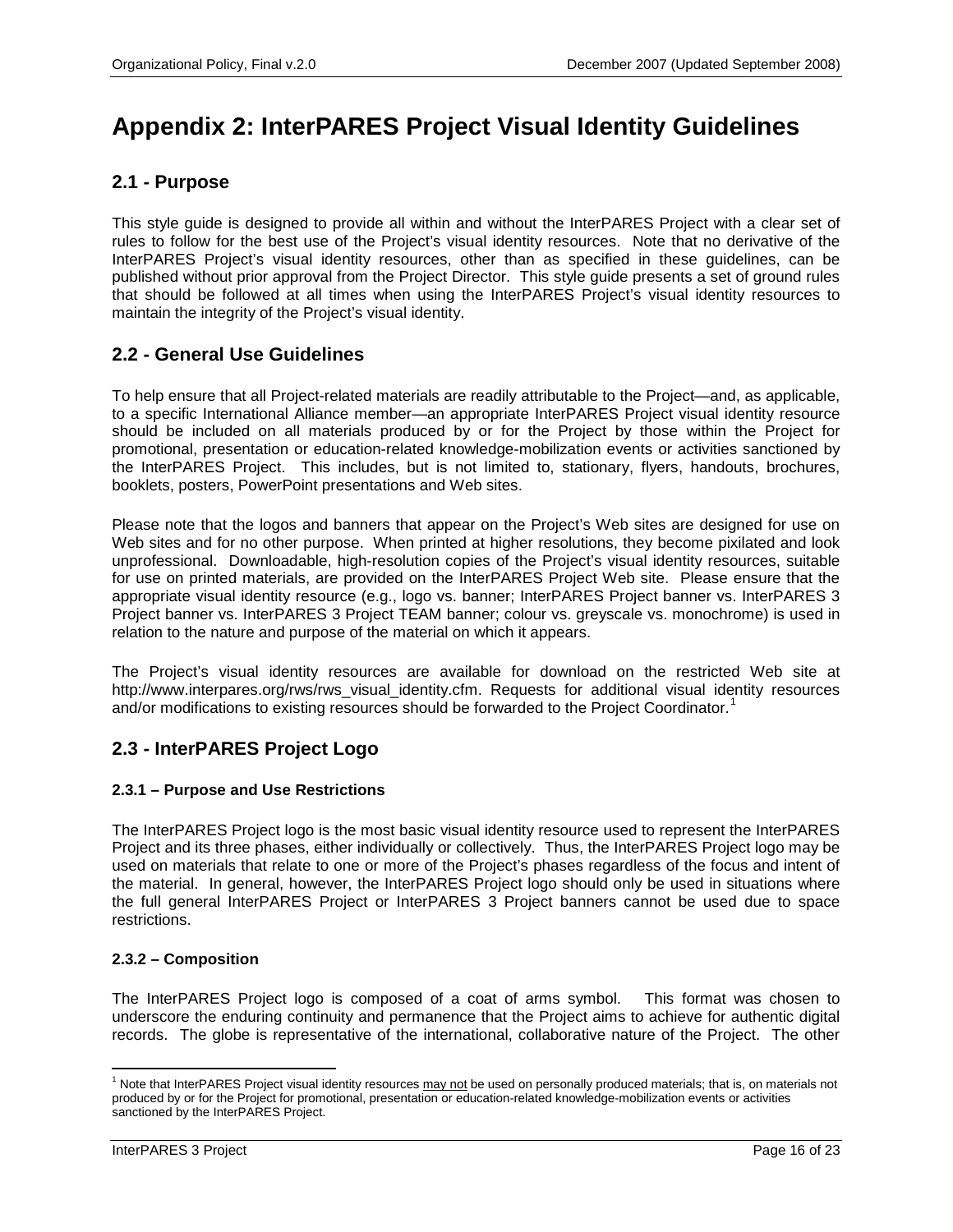image is a record with a seal to symbolize its authenticity. The binary code on the record makes it an "authentic digital record." Lastly, the Latin phrase in the banner translates into "Throughout the ages authentic."

#### **2.3.3 – Colour**

The logo comprises 6 colours: Dark Plum, Corinthian Purple, Rosy Brown, Steel Blue, Silver and Light Grey. The colours are defined for the different possible media and should not be changed. The colour specifications are listed in section **2.27 – Colour specifications for logo and banners**.

• Example of colour logo



For use in non-coloured environments, please use the following specifications.

#### **2.3.4 – Greyscale**

The following version of the logo is intended for use in a greyscale environment. Automatic translation of the original colours in greyscale should render the proper effect. If not, please use the colour specifications listed in section **2.27 – Colour specifications for logo and banners** for greyscaling the logo.

• Example of greyscale logo



#### **2.3.5 – Monochrome**

If the logo needs to be used in a monochrome environment (fax, rubber stamps, promotional objects, etc.), it should only be used in black (on light backgrounds), or white (on dark backgrounds).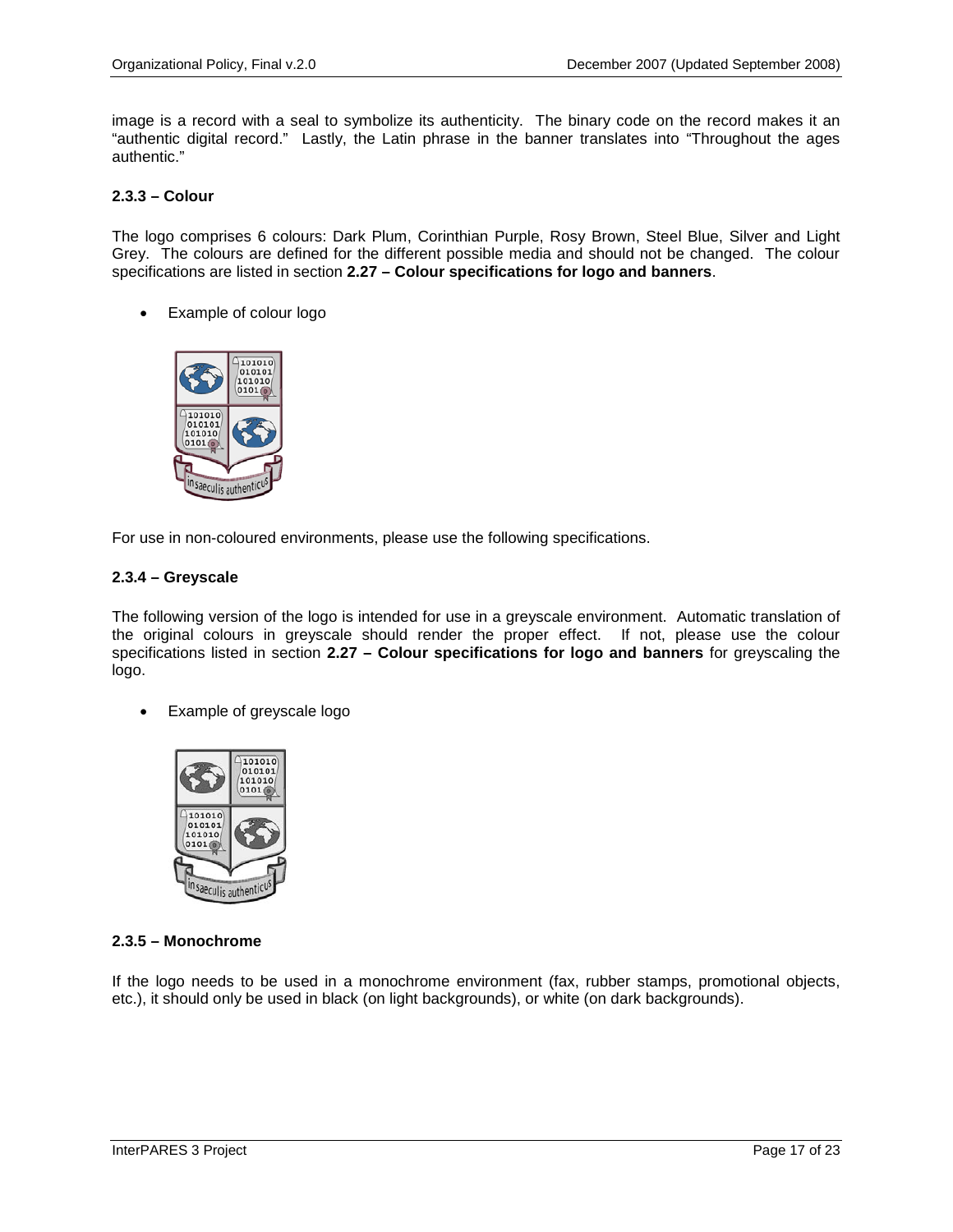• Examples of monochrome logo



### **2.3.6 – Placement and Presentation**

The only restrictions regarding placement of the logo on a page are that the logo should always be surrounded by margins of at least the size of the ribbon's diameter (see figure below). The logo should always be presented horizontally and should not be rotated, flipped or distorted.



#### **2.3.7 – Colour Specifications for Logo and Banners**

| Colour/Scheme      | <b>CMYK (print)</b> |     |     |     | Pantone (solid)         |                     | <b>RGB</b> (screen) |             |          |               | Grey- $ $ |
|--------------------|---------------------|-----|-----|-----|-------------------------|---------------------|---------------------|-------------|----------|---------------|-----------|
|                    | C                   | М   | Υ   | K   | Coated                  | <b>Uncoated</b>     | R                   | G           | B        | hex#          | scale     |
| dark plum          | 56%                 | 79% | 62% | 74% | 4975                    | 7421                | 52                  | 16          | 26       | 34101a        | 87%       |
| corinthian purple, | 42%                 | 66% | 45% | 13% | 8062                    | 696                 | 142                 | 96          | 107      | 8E606B        | 57%       |
| rosy brown         | 33%                 | 45% | 31% | 1%  | 5215                    | 8062                | 175                 | 142         | 151      | AF8E97        | 42%       |
| steel blue         | 86%                 | 59% | 18% | 2%  | 647                     | 301                 | 51                  | 103         | 153      | 336799        | 62%       |
| silver             | 19%                 | 15% | 15% | 0%  | 420                     | Warm Gray 2         | 204                 | 204         | 204      | CCCCCC        | 20%       |
| light grey         | 5%                  | 4%  | 4%  | 0%  | Cool Gray 1             | Cool Gray 1         | 238                 | 238         | 238      | <b>EEEEEE</b> | 7%        |
| banner text        | 75%                 | 68% | 67% | 90% | <b>Process</b><br>black | Hexachrome<br>black | $\mathbf 0$         | $\mathbf 0$ | $\Omega$ | 000000        | 100%      |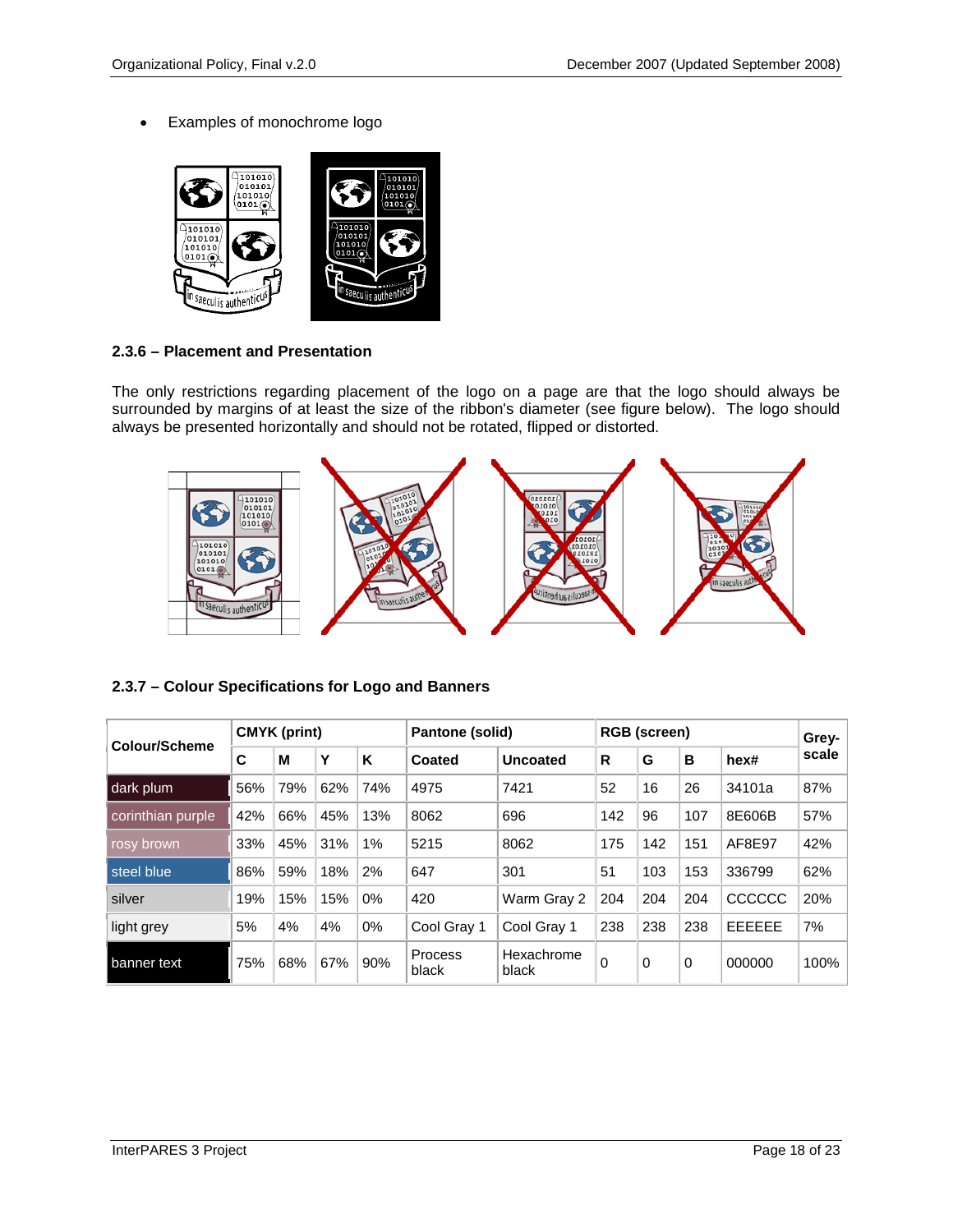## **2.4** *-* **InterPARES Project Banners**

#### **2.4.1 – General InterPARES Project Banner**

#### **2.4.1.1 – Purpose and Use Restrictions**

The general InterPARES Project banner is the visual identity resource used to represent multiple phases of the InterPARES Project collectively, and the sign by which the overall Project will be instantly recognized. Therefore, no sub-lines or other forms of declination should be added to the general InterPARES Project banner. The general InterPARES Project banner should only be used on materials that relate to two or more of the Project's phases and where the focus and intent of the material is not restricted to one phase in particular.

#### **2.4.1.2 – Composition**

The general InterPARES Project banner is composed of the Project logo together with a text banner section to the right of the logo that identifies the Project's general title (InterPARES Project) and subtitle (International Research on Permanent Authentic Records in Electronic Systems).

#### **2.4.1.3 – Colour**

See discussion of colours in section **2.27 – Colour specifications for logo and banners**, above. The general InterPARES Project banner text colour, for both title and subtitle, is black.

• Example of general InterPARES Project colour banner



#### **2.4.1.4 – Greyscale**

The following version of the general InterPARES Project banner is intended for use in a greyscale environment. Automatic translation of the original colours in greyscale should render the proper effect. If not, please use the colour specifications listed in section **2.27 – Colour specifications for logo and banners**, above, for greyscaling the banner.

Example of general InterPARES Project greyscale banner



#### **2.4.1.5 – Monochrome**

If the general InterPARES Project banner needs to be used in a monochrome environment (fax, rubber stamps, promotional objects, etc.), it should only be used in black (on light backgrounds), or white (on dark backgrounds).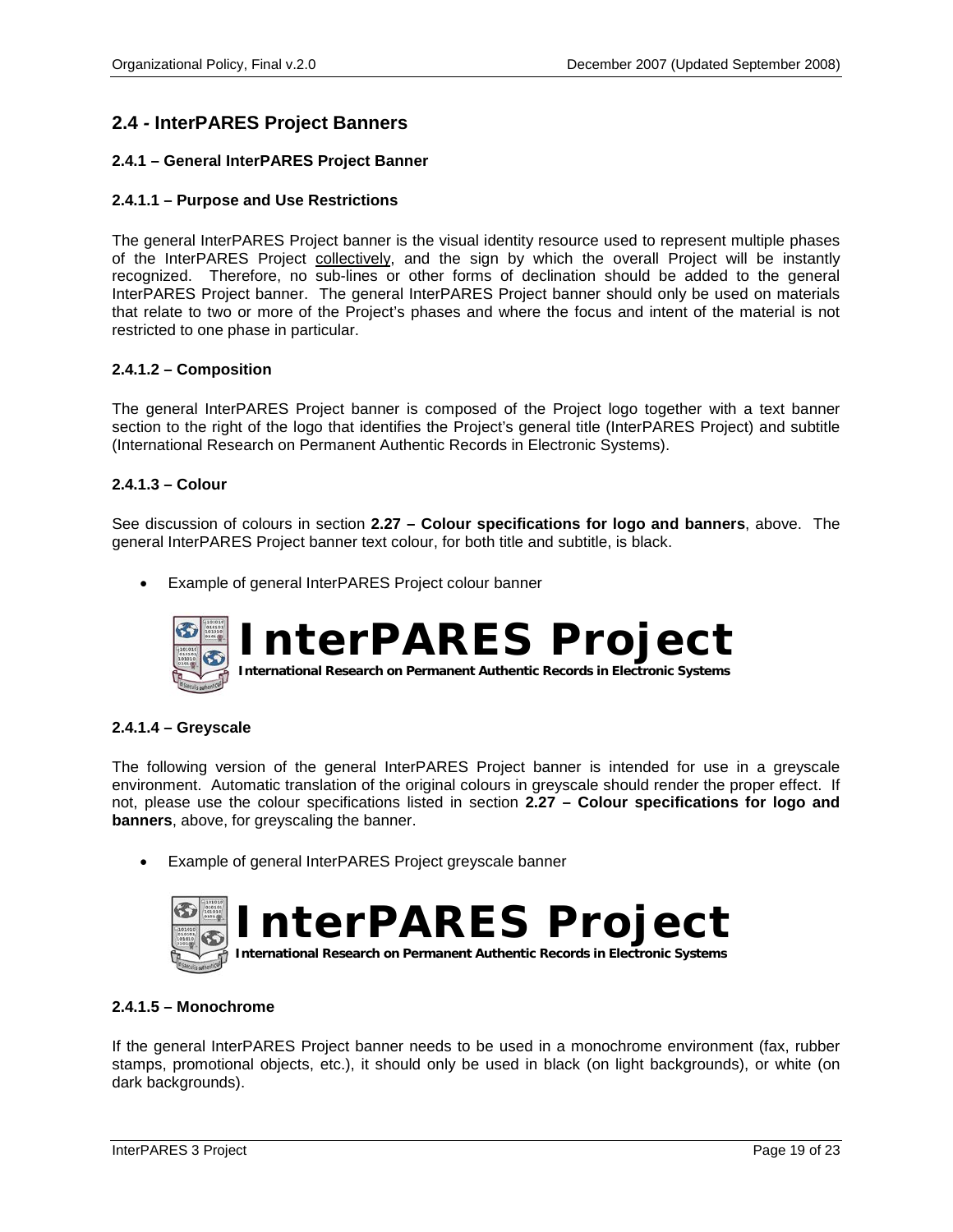Examples of general InterPARES Project monochrome banner



#### **2.4.1.6 – Placement and Presentation**

The only restrictions regarding placement of the general InterPARES Project banner on a page are that the banner should always be surrounded by margins of at least the size of the logo ribbon's diameter (see figure below). The banner should always be presented horizontally and should not be rotated, flipped or distorted.



#### **2.4.2 – InterPARES 3 Project Banner**

#### **2.4.2.1 – Purpose and Use Restrictions**

The InterPARES 3 Project banner is the visual identity resource used to represent the third phase of the InterPARES Project, and the sign by which the third phase of the Project will be instantly recognized. Therefore, no sub-lines or other forms of declination should be added to the banner, other than as stipulated in section **2.3.3 – InterPARES 3 Project TEAM Banners**, below, to delineate the individual International Alliance TEAMs. The InterPARES 3 Project banner should only be used on materials produced by, and related specifically or materially to, the third phase of the Project.

#### **2.4.2.2 – Composition**

The InterPARES 3 Project banner is composed of the Project logo together with a text banner section to the right of the logo that identifies the Project's phase title (InterPARES 3 Project) and subtitle (International Research on Permanent Authentic Records in Electronic Systems).

#### **2.4.2.3 – Colour**

See discussion of colours in section **2.27 – Colour specifications for logo and banners**, above. The InterPARES 3 Project banner text colour, for both title and subtitle, is black.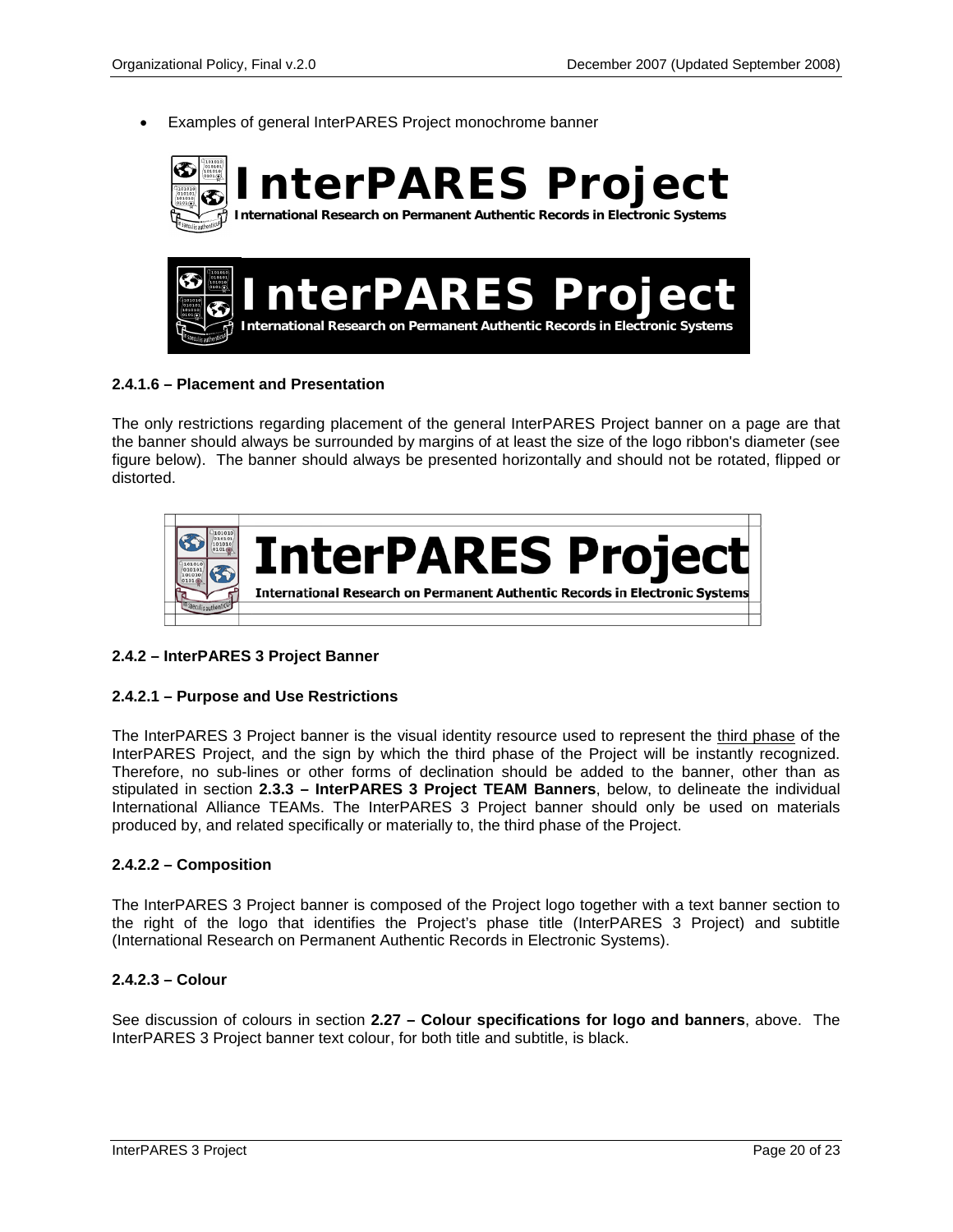Example of InterPARES 3 Project colour banner



For use in non-coloured environments, please use the following specifications.

#### **2.4.2.4 – Greyscale**

The following version of the InterPARES 3 Project banner is intended for use in a greyscale environment. Automatic translation of the original colours in greyscale should render the proper effect. If not, please use the colour specifications listed in section **2.27 – Colour specifications for logo and banners**, above, for greyscaling the banner.

Example of InterPARES 3 Project greyscale banner



**InterPARES 3 Project**

 **International Research on Permanent Authentic Records in Electronic Systems**

#### **2.4.2.5 – Monochrome**

If the InterPARES 3 Project banner needs to be used in a monochrome environment (fax, rubber stamps, promotional objects, etc.), it should only be used in black (on light backgrounds), or white (on dark backgrounds).

Examples of InterPARES 3 Project monochrome banner



**[I](http://wikimediafoundation.org/wiki/Image:Logo_blackwhite_wikimedia.png)nterPARES 3 Project International Research on Permanent Authentic Records in Electronic Systems**



#### **2.4.2.6 – Placement**

The only restrictions regarding placement of the InterPARES 3 Project banner on a page are that the banner should always be surrounded by margins of at least the size of the logo ribbon's diameter (see figure below)

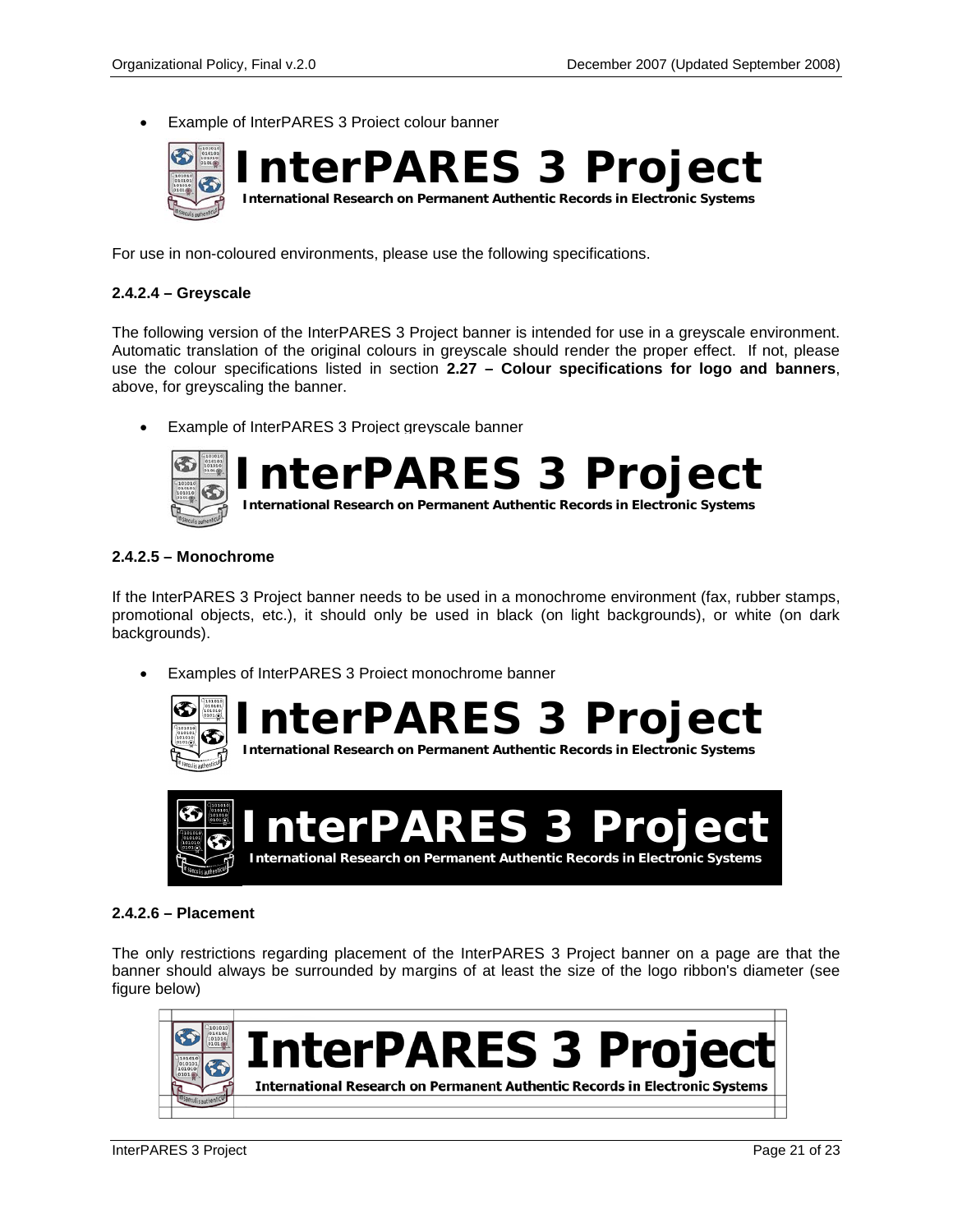#### **2.4.3 – InterPARES 3 Project TEAM Banners**

#### **2.4.3.1 – Purpose and Use Restrictions**

The InterPARES 3 Project banner is the basic visual identity of the InterPARES 3 Project, and the sign by which the individual International Alliance TEAMs of the Project will be instantly recognized. Therefore, no sub-lines or other forms of declination should be added to the InterPARES 3 Project TEAM banners. The InterPARES 3 Project TEAM banners should only be used on materials produced by, and related specifically or materially to, the third phase of the Project and that relate specifically or materially to a specific International Alliance TEAM. Materials produced by a specific International Alliance TEAM that relate to the Project in general should instead display the general InterPARES Project or InterPARES 3 Project banner, as appropriate.

#### **2.4.3.2 – Composition**

The InterPARES 3 Project TEAM banners are composed of the InterPARES 3 Project banner together with a TEAM name sub-line (in English) that is right-hand-justified under the banner subtitle.

#### **2.4.3.3 – Colour**

See discussion of colours in section **2.27 – Colour specifications for logo and banners**, above. The InterPARES 3 Project TEAM banner text colour, for both title and subtitle, is black. The text for the TEAM name sub-line is white with black outline.

Example of InterPARES 3 Project TEAM colour banner



For use in non-coloured environments, please use the following specifications.

#### **2.4.3.4 – Greyscale**

The following version of the InterPARES 3 Project TEAM banner is intended for use in a greyscale environment. Automatic translation of the original colours in greyscale should render the proper effect. If not, please use the colour specifications listed in section **2.27 – Colour specifications for logo and banners**, above, for greyscaling the banner.

• Example of InterPARES 3 Project TEAM greyscale banner